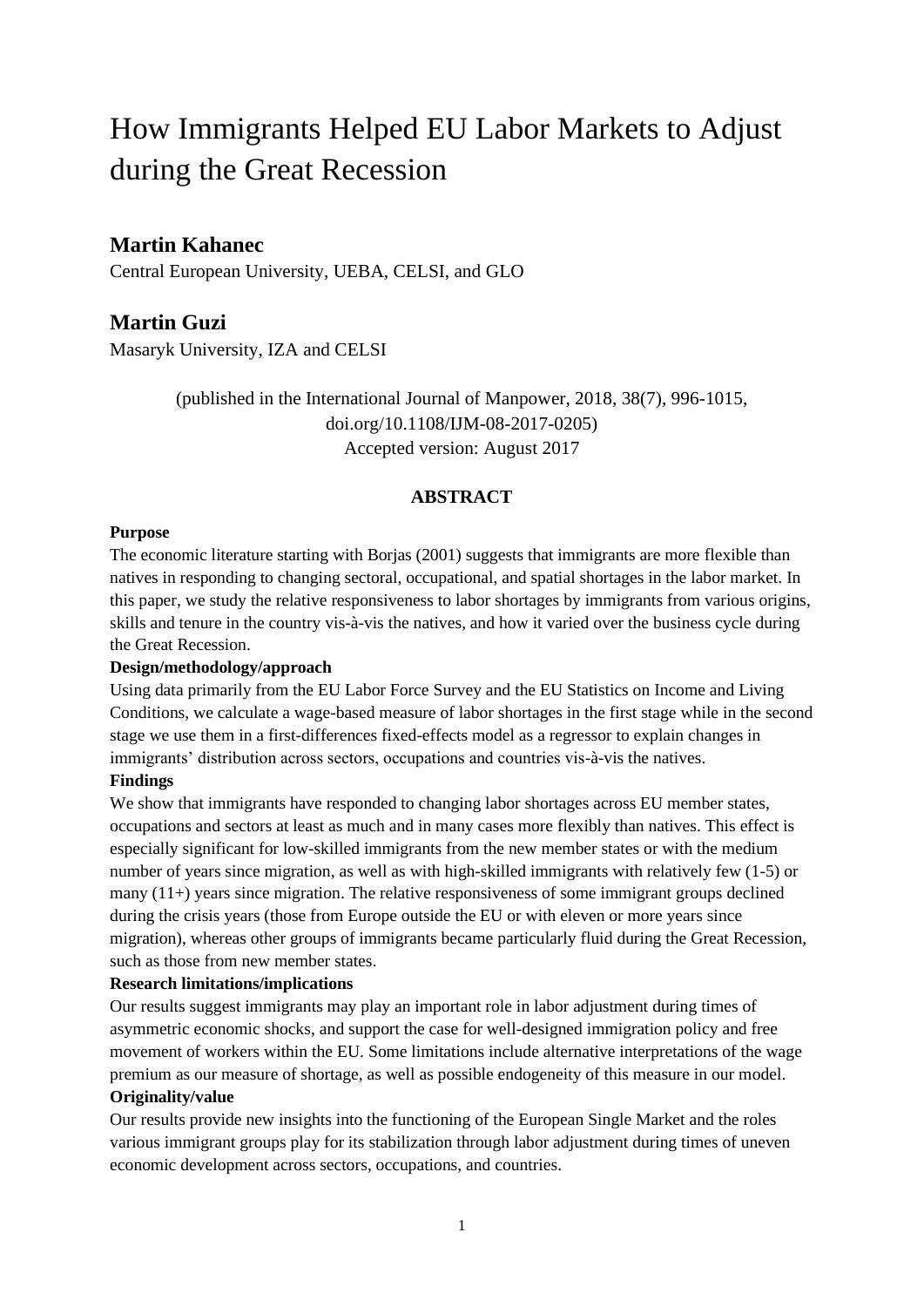JEL codes: J24, J61, J68

Keywords: immigrant worker, labor supply, skilled migration, labor shortage, wage regression, Great Recession

Corresponding author: Martin Kahanec School of Public Policy Central European University Nádor u. 11, H-1051 Budapest, Hungary KahanecM@spp.ceu.edu

Acknowledgements: Martin Guzi is grateful for the support from the Czech Science Foundation grant no. 15-17810S. Martin Kahanec acknowledges the financial support of the Eduworks Marie Curie Initial Training Network Project (PITN-GA-2013-608311) of the European Commission's 7th Framework Program. This paper reflects the views of the authors only; the European Commission or any other funding agency or consortium partner cannot be held responsible for any use that may be made of the information contained therein.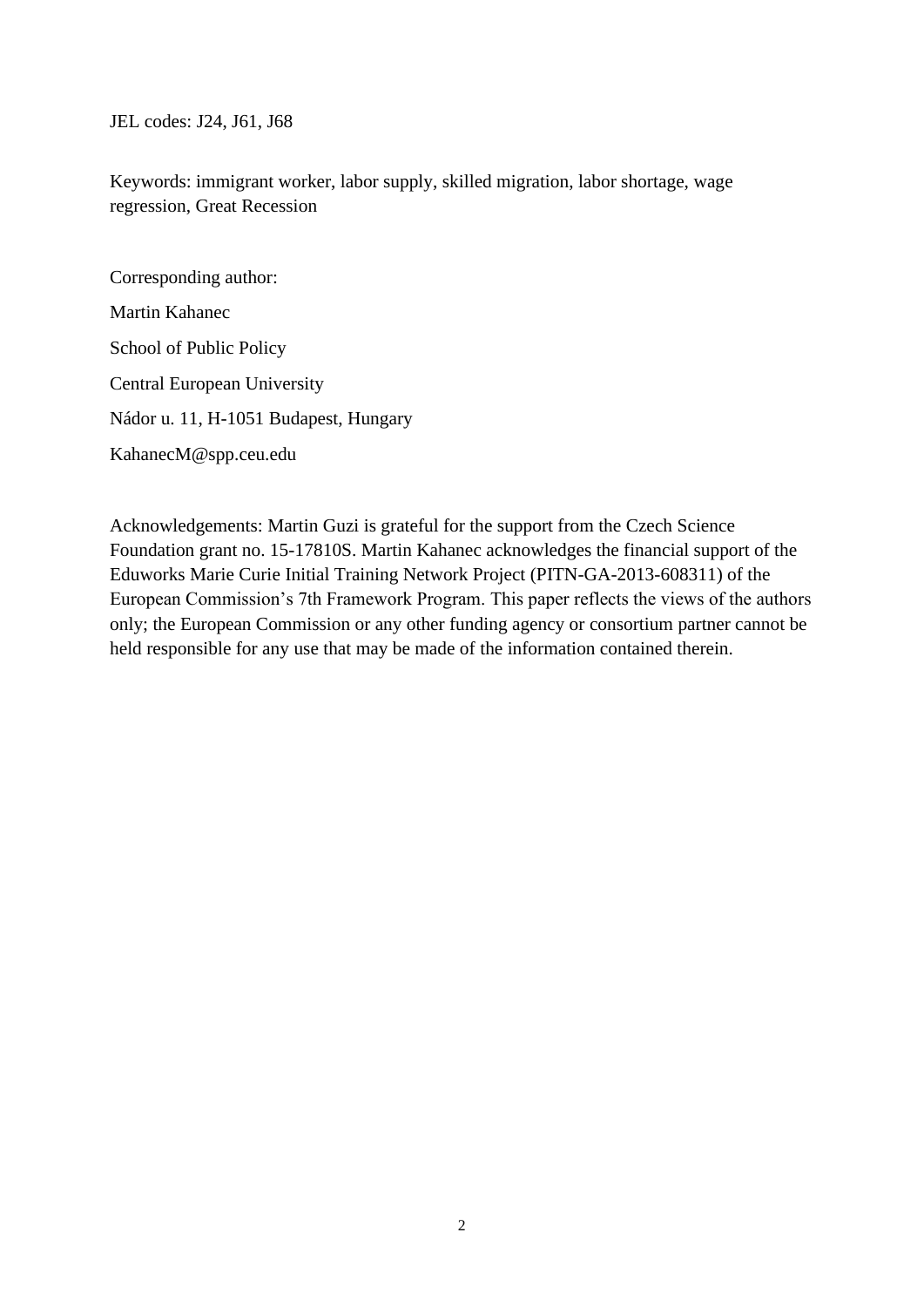#### **1 Introduction**

The Great Recession that started in 2008 profoundly affected European economies and labor markets. Whereas some of them, mainly in the southern peripheries of the EU, suffered from protracted recessions, others, such as Germany and Slovakia, recovered from a moderate recession swiftly. The Baltic states on the eastern flanks of the EU dipped into rather severe recessions in the early stages of the Great Recession, but managed to revitalize their economies and regain top positions among EU's fastest growing economies relatively quickly. Poland, on the other hand, did not record a recession during this time (see Figure A1 in Appendix).

Whereas fluctuations in economic growth impact the situation in the labor market, labor adjustment affects aggregate GDP dynamics as well. With limited fiscal capacity and no room for monetary adjustment between the member states of the Euro Area, the role of labor mobility as a possible vehicle of adjustment to such asymmetric economic shocks became ever more important (Arpaia *et al.*, 2016). However, the debates surrounding the UK leaving the EU (Brexit) or the Hungarian anti-refugee referendum of October 2nd, 2016, document, that many EU citizens perceive labor mobility unfavorably. On that background, it is important to inform the mobility debate in Europe with hard analysis and data about immigration's effects on EU member states' labor markets.

The responsiveness of migration to macroeconomic fluctuations was particularly important for Europe during the recent Great Recession. Jauer *et al.* 2014 estimate that about a quarter of labor market shock in the EU was absorbed by migration. Some of the largest migration flows in Europe concern mobile workers originating from the member states that joined the EU in 2004 and 2007 (EU-12). These migrants tend to be relatively young and well educated and adjust to changing economic conditions more flexibly (Kahanec, 2013). On the other hand, groups of immigrants from outside the EU may face institutional, regulatory, or socioeconomic constraints limiting their adjustment potential. Using data from Germany and the UK, Dustmann, Glitz and Vogel (2010) show that the immigrants' risk of unemployment is more sensitive to the economic cycle than that of the natives. De la Rica and Polonyankina (2013) document increased competition for jobs among immigrants during the Great Recession in Spain. Relative to the natives, immigrants moved into jobs more intensive in manual skills during the recession years. Kahanec and Zimmermann (2016) provide an account of the effects of post-enlargement labor mobility on receiving and sending EU member states. They document various adjustment channels at the EU-wide and national

3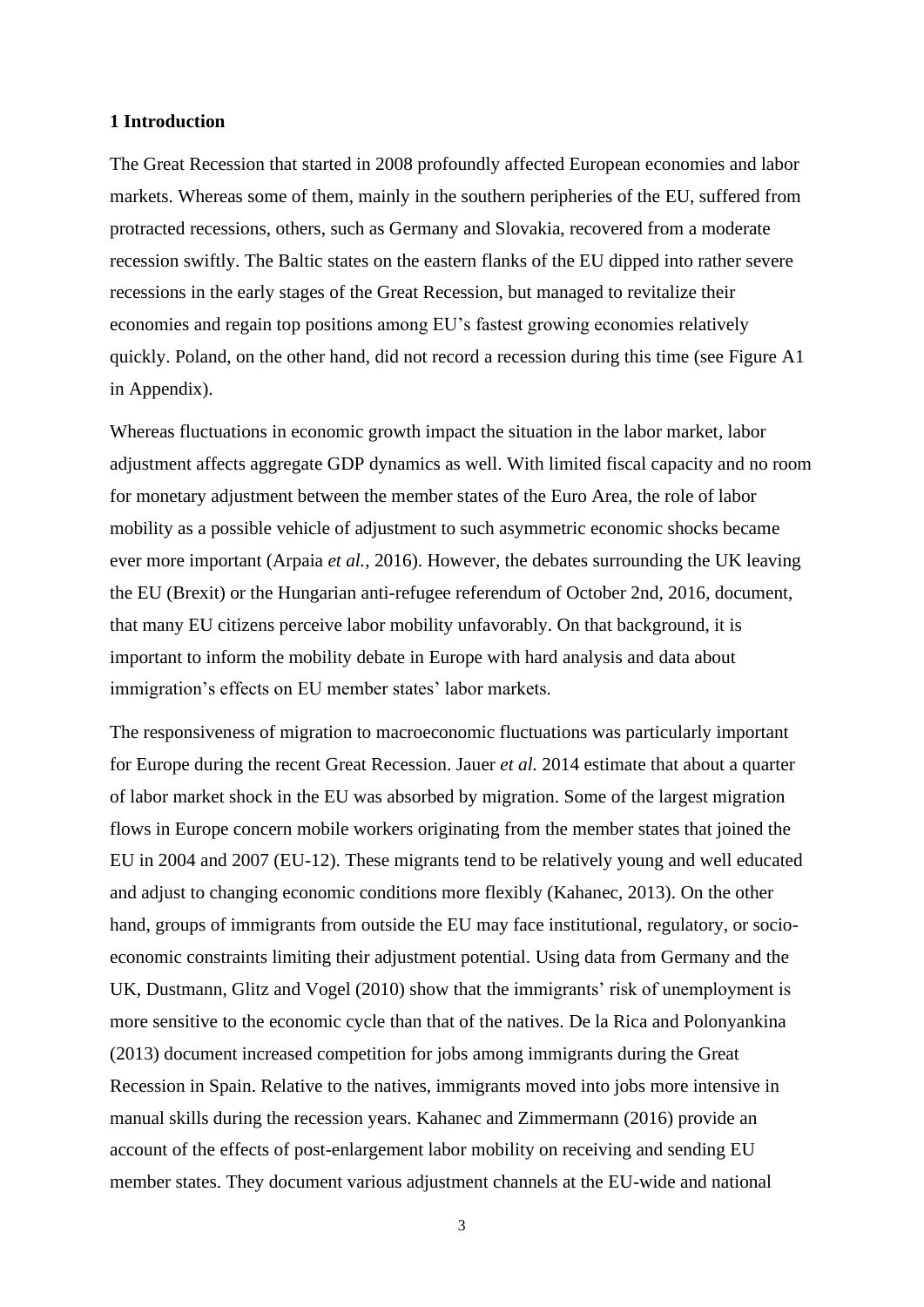levels, through which post-enlargement mobility helped to cushion some of the economic shocks during the Great Recession.

In a theoretical model, Borjas (2001) explains that lower costs of immigrants' mobility should then result in a higher responsiveness of immigrants to economic opportunities vis-à-vis the natives. Several authors confirm this result empirically. Røed and Schøne (2012) show that the mobility of immigrants between regions in Norway is more responsive to the differences in average wage levels and unemployment rates. Amuedo-Dorantes and De la Rica (2010) find that the mobility of immigrants in Spain is more responsive to regional employment opportunities than the mobility of similarly skilled natives. Winkelmann and Zimmermann (1993) show on German data that immigrants change jobs more frequently relative to natives, but these mobility patterns depend on their age (see also Zaiceva and Zimmermann, 2016). Borjas (2001) and Dustmann, Frattini and Preston (2012) empirically confirm that in the US and UK, respectively, immigrants respond to wage differentials across sectors, and occupations more fluidly than the natives. Guzi, Kahanec and Kurekova (2015) document this result for the EU-15.<sup>1</sup>

In this paper we contribute to this literature by studying whether and how various immigrant groups in the EU-15 responded to asymmetric economic shocks across sectors, occupations and states before and during the Great Recession. Specifically, we measure the responsiveness to labor shortages of immigrants relative to natives building on the approach of Borjas (2001), Dustmann *et al.* (2012) and Guzi *et al.* (2014, 2015); and extend this framework to gauge the evolution of immigrants' relative responsiveness over the business cycle. We primarily use data from the EU Labor Force Survey (EU-LFS) and the EU Statistics on Income and Living Conditions (EU-SILC). The Member States that joined the EU in 2004, 2007 and 2013 are not included among the receiving countries in the analysis due to the relatively limited inflow of immigrants into these countries and the resulting small sample sizes (Kahanec and Zaiceva, 2009).

The study is structured as follows. First, we introduce a theoretical framework to formalize the location decisions by natives and immigrants. Second, we provide a measure of labor shortages, and describe the estimation strategy to identify the aggregate responsiveness of immigrants from different origins in labor shortages, as compared to natives over the business

 $1$  EU-15 includes Austria, Belgium, Denmark, Finland, France, Germany, Greece, Ireland, Italy, Luxembourg, the Netherlands, Portugal, Spain, Sweden and the United Kingdom.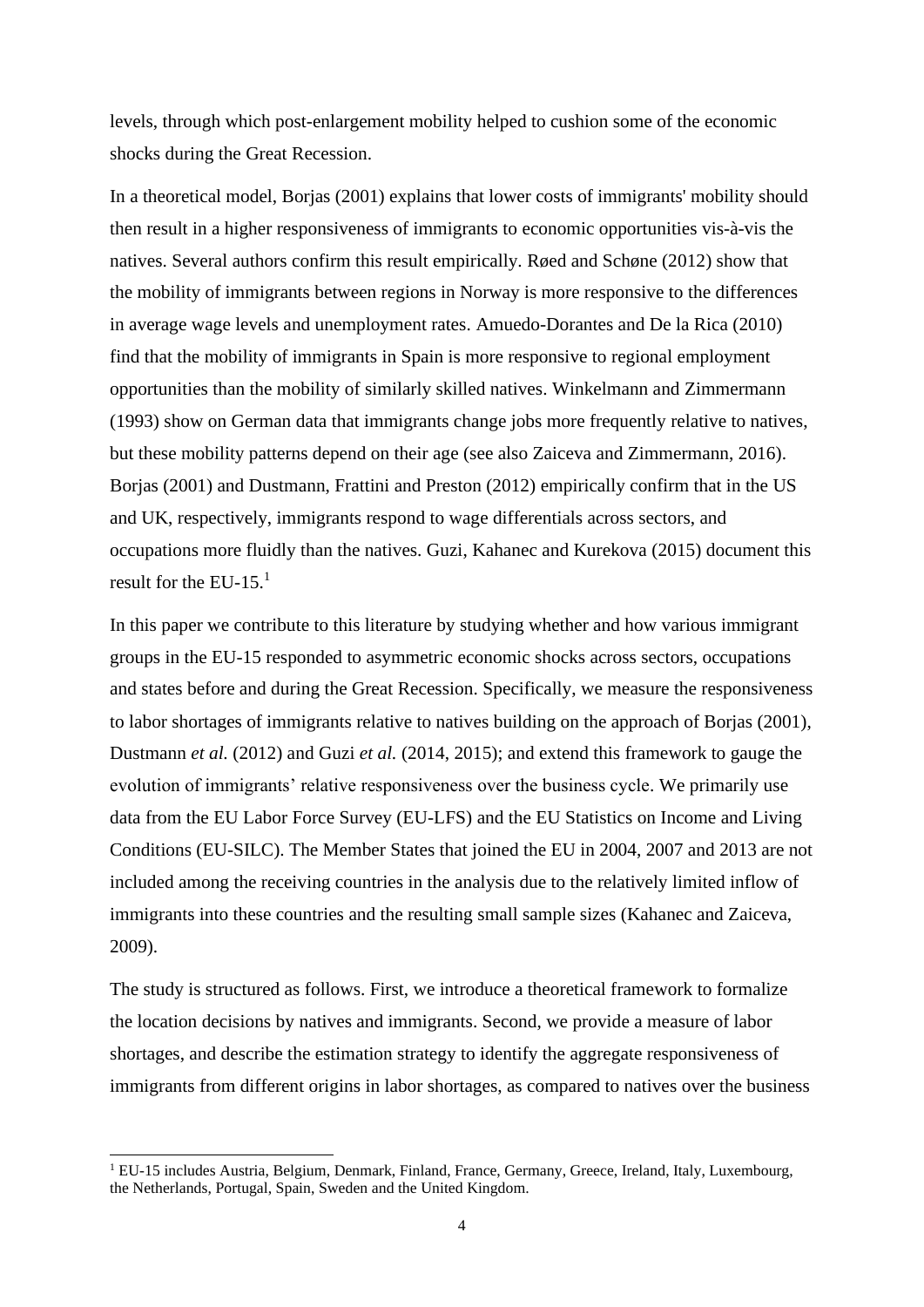cycle during the Great Recession. Finally, we discuss and interpret the results and the ensuing policy implications.

#### **2 Theoretical framework**

The theoretical framework of this paper is based on the model first presented by Borjas (2001). The basic intuition underlying the model is that native workers face high costs of parting with their initial location, networks, and economic and social relationships. The existing wage differentials between countries are not sufficient to motivate large numbers of workers to move. In contrast, immigrants, having arrived at their destination only relatively recently, do not face such costs. For them, these costs of migration are sunk and do not fetter their migration decision. As a result, the location decisions of immigrant workers should be more responsive to wage differentials than those of natives.

The model assumes that natives and immigrants are allocated across states  $(C)$  and occupation-industry groups (K). Let  $W_{kc}$  denote the wage of worker  $k \in K$  in country  $c \in C$ . We assume that  $W_{kc}$  is net of any adjustment costs, such as re-qualification costs, which are fixed and equal for all workers in a given country and occupation-industry group. A worker moves to a new country or to a new occupation-industry group from their original country  $(c_0)$  and occupation-industry group  $(k_0)$  if

$$
max_{c \in C, k \in K} (W_{kc}) - W_{k_0 c_0} - D > 0
$$
\n(1)

where  $D$  stands for the costs of moving between countries, occupations and industries, and, more specifically, it is assumed to include all pecuniary and non-pecuniary (psychological) costs of leaving behind the country, occupation, and industry of origin. It is reasonable to think that for natives, moving costs can be substantial, and so moves occur only when the incentives (e.g. wage differential) are large. In contrast, for immigrants these costs are sunk upon arrival and thus assumed to be zero.<sup>2</sup> Following this argument, new immigrants can be expected to be the most responsive to wage differentials among all other immigrant groups,

 $2$  Immigrants may come to the EU not only for economic reasons, but also as refugees or as relatives or dependent minors of economic immigrants. The model assumes that immigrants make decision under perfect information. The costs of migration may be assumed to differ by the country of origin and destination, by individual skills or other circumstances. Such cost differences could be, for example, due to the distance between the home and the new language. Still, for the purposes of this paper it suffices to assume this simplified cost structure. The model could be extended to a more complex cost structure in a straightforward way. Also, the model could be presented in a dynamic version, with wages and costs as stochastic variables. In this case, the key relationships would hold in terms of expected present values.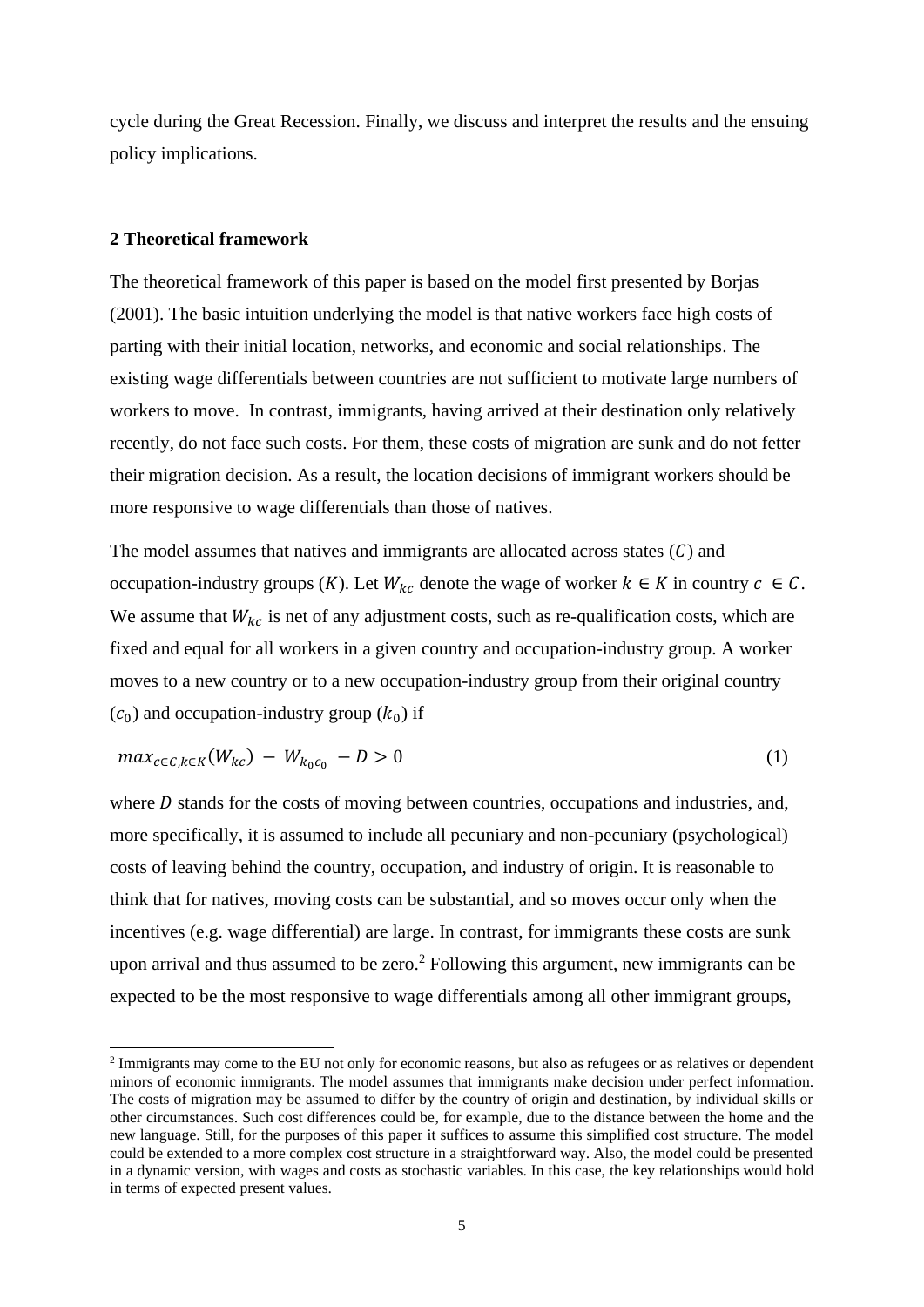who are in turn likely to be less fettered by *D* than the natives. The more time passes from initial immigration, the more similar the migration decisions of immigrants become compared to those of natives, due to the gradually increasing attachment to the location and employment.<sup>3</sup>

It is clear that as long as  $D > 0$ , the cost induces friction into labor market adjustment, as there can be situations where wage differentials persist across countries and occupationindustry groups without inducing relocation. This can lead to inefficiencies in the allocation of workers across industries and occupations groups. In principle, capital flows could lead to the equalization of wage differentials, but with substantial lags and adjustment costs.

#### 2.1 Measuring labor shortages and immigrant-native relative supply

The empirical strategy is adapted from Borjas (2001), Dustmann *et al.* (2012), and Guzi *et al.* (2014, 2015). The two key variables in the model are labor shortage and relative labor supply of immigrants and natives across countries and occupation-industry groups. Similarly to Borjas (2001), we estimate labor shortages at the level of occupation-industry-country cells as the part of wages that remains unexplained after differences in the composition of workers across cells are netted out. Specifically, for each year *t* we run a log-wage regression of this form

$$
W_{ikc} = X_{ikc}\beta + \gamma_{kc} + \varepsilon_{ikc},\tag{2}
$$

where  $W_{ikc}$  is the log wage of worker *i* who belongs to occupation-industry group *k* in country  $c$ ,  $X_{ikc}$  is a vector of individual characteristics including gender, education, work experience and work experience squared, and  $\varepsilon_{ikc}$  is the error term.<sup>4</sup> We normalize wage and all variables in vector  $X_{ikc}$  to have zero means. The vector  $\gamma_{kc}$  can be then interpreted as the (adjusted) percent wage differential between the average wage of individuals in the particular occupation-industry-country cell and the mean wage for a given year in the EU-15. We use  $\gamma_{kc}$  as an indicator of labor shortage to measure immigrants' responses to changes in residual wage premia, vis-à-vis the natives' response.

The second key variable in the analysis is the measure of relative supply of immigrants and natives in each occupation-industry-country cell. The index is expressed by the ratio of

<sup>&</sup>lt;sup>3</sup> On the process of integration of immigrants into the destination economies, see Constant, Gataullina and Zimmermann (2009).

<sup>&</sup>lt;sup>4</sup> By including education as an independent variable, we eliminate any wage differentials arising due to educational attainment of workers, but we assume that the residual wage premia are invariant across skill groups.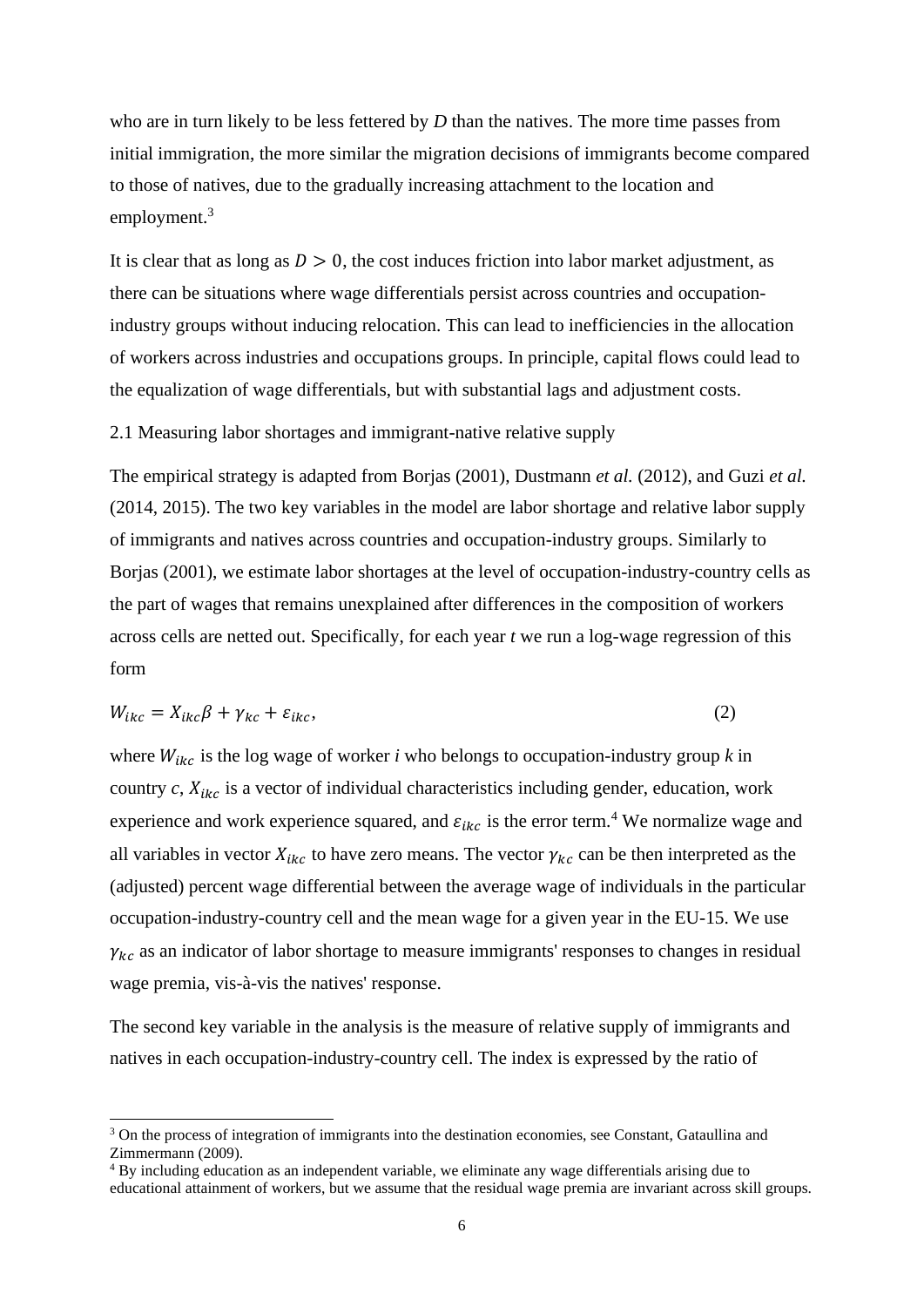immigrants belonging to a given occupation-industry group in a given country and year, and the total number of immigrants in the EU-15, relative to a similarly defined relative supply of natives in the cell and year. Formally

$$
Z_{kct} = \frac{M_{kct}/M_t}{N_{kct}/N_t},\tag{3}
$$

where  $M_{kct}$  is the number of immigrants belonging to occupation-industry group  $k$ , and country *c* in year *t*. The total number of immigrants in the EU-15 in year *t* is denoted as  $M_t$ . The denominator similarly indicates the relative supply of natives  $N_{kct}/N_t$  in the particular cell and year. The index equals 1 when immigrants and native have the same distribution across occupation-industry groups and countries. The index is greater than 1 if immigrants in a given occupation-industry-country cell were overrepresented relative to the natives, and it equals 0 if no immigrants are present in a particular occupation-industry-country cell. In the empirical analysis, we use an index calculated for workers with and without tertiary education, and for different immigrant groups distinguished by their origin or time since immigration.

#### 2.2 The baseline specification

To measure the relative responsiveness of immigrants to changing shortages in the labor market, we adopt a first-difference regression model as follows:

$$
\Delta Z_{kct} = \alpha + \beta \Delta \gamma_{kct-1} + \delta_1 GDP_{ct-1} + \delta_2 UR_{ct-1} + \delta_k + \delta_c + \delta_t + \mu_{kct},\tag{4}
$$

where  $\Delta \gamma_{kct}$ , our measure of labor shortage, is lagged by one year. This is because the reaction of workers to changes in the labor market is likely to be delayed. The dependent variable is the relative supply of immigrants  $Z_{kct}$ . The model also includes occupationindustry cell, country and year fixed effects  $(\delta_k, \delta_c$  and  $\delta_t)$ , which act as controls for any specific factors that might affect the relative supply of immigrants. Additionally, the model includes lagged values of country-level unemployment rate and GDP growth to account for variation in economic conditions between countries and over time. We estimate this model using the Ordinary Least Squares method with robust (Eicker-Huber-White) heteroskedasticconsistent standard errors and every observation is weighted by the total number of individuals in the cell.<sup>5</sup> It is worth noting that we do not adjust for differences in living costs

<sup>&</sup>lt;sup>5</sup> Analytic weights (aweights in Stata) are typically appropriate when analysis is based on data containing averages.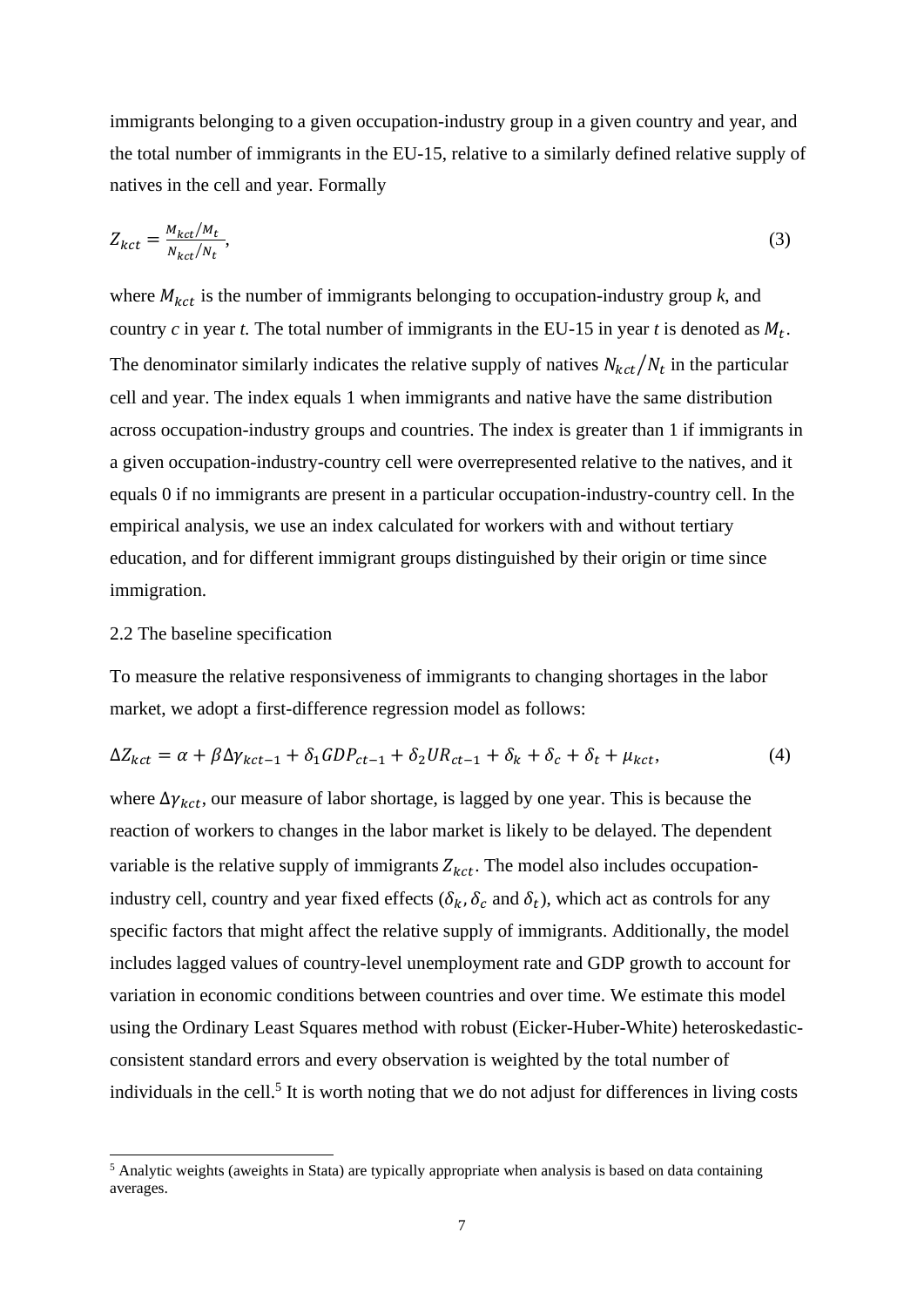in the construction of  $\gamma_{kct}$  in Equation 2; that is done in the regression model of Equation 4 through the inclusion of country-year fixed effects.

A word of caution is due here: our measure of labor shortage captures any increase in the price of labor that cannot be explained by the changing composition of workers in terms of gender, education, and work experience in the given occupation-industry-country cell. Whereas first differences, country and year fixed effects control for a range of additional factors specific to these categories, there may still be changes in residual wages that need not reflect increased shortage of labor in the given group or country, but are rather due to changing wage bargaining, regulation, or other factors that change the price of labor beyond the variation captured by the compositional and fixed effects. Whereas this potentially introduces measurement error in the link between measured and actual labor shortages, it does not affect our key argument, measuring immigrants' and natives' relative responsiveness to changing residual wages (whether due to shortages or other factors).

Another obvious issue in this type of models is that any measure of wages, such as  $\gamma_{kct}$ , may be endogenous with respect to any measure of the labor force in the given labor market, such as  $Z_{kct}$ . We acknowledge this issue, and note that as immigrants constitute a relatively small share in most labor markets and  $Z_{kct}$  is a measure of *composition* and not *size* of labor supply in the given labor market (industry-occupation-country cell), the possible endogeneity of  $\gamma_{kct}$ may be less problematic than in other models linking wages and labor supply. Moreover, we lag  $\gamma_{kct}$  by one year, as is common in the literature (e.g. Borjas, 2001; Dustmann, *et al.* 2012; and Guzi *et al.*, 2015). Finally it is possible that immigrants increase the relative supply of labor in a given skill group, which should cause wages to decrease for that group and therefore the estimated coefficients can be interpreted as a lower bound.

#### **4 Data and sample characteristics**

The empirical part of this study draws from representative samples of households in fifteen EU member states<sup>6</sup> obtained from the EU-LFS and EU-SILC. The national statistical offices of each member country organize these surveys in harmonized methodology. The main advantage of EU-LFS is its large sample size, but the downside is the missing information on

<sup>6</sup> The sample includes Austria, Belgium, Denmark, Finland, France, Germany, Greece, Ireland, Italy, Luxembourg, the Netherlands, Portugal, Spain, Sweden and the United Kingdom. Unfortunately the regional classification is not consistently included in the data so the analysis at the regional level is not possible.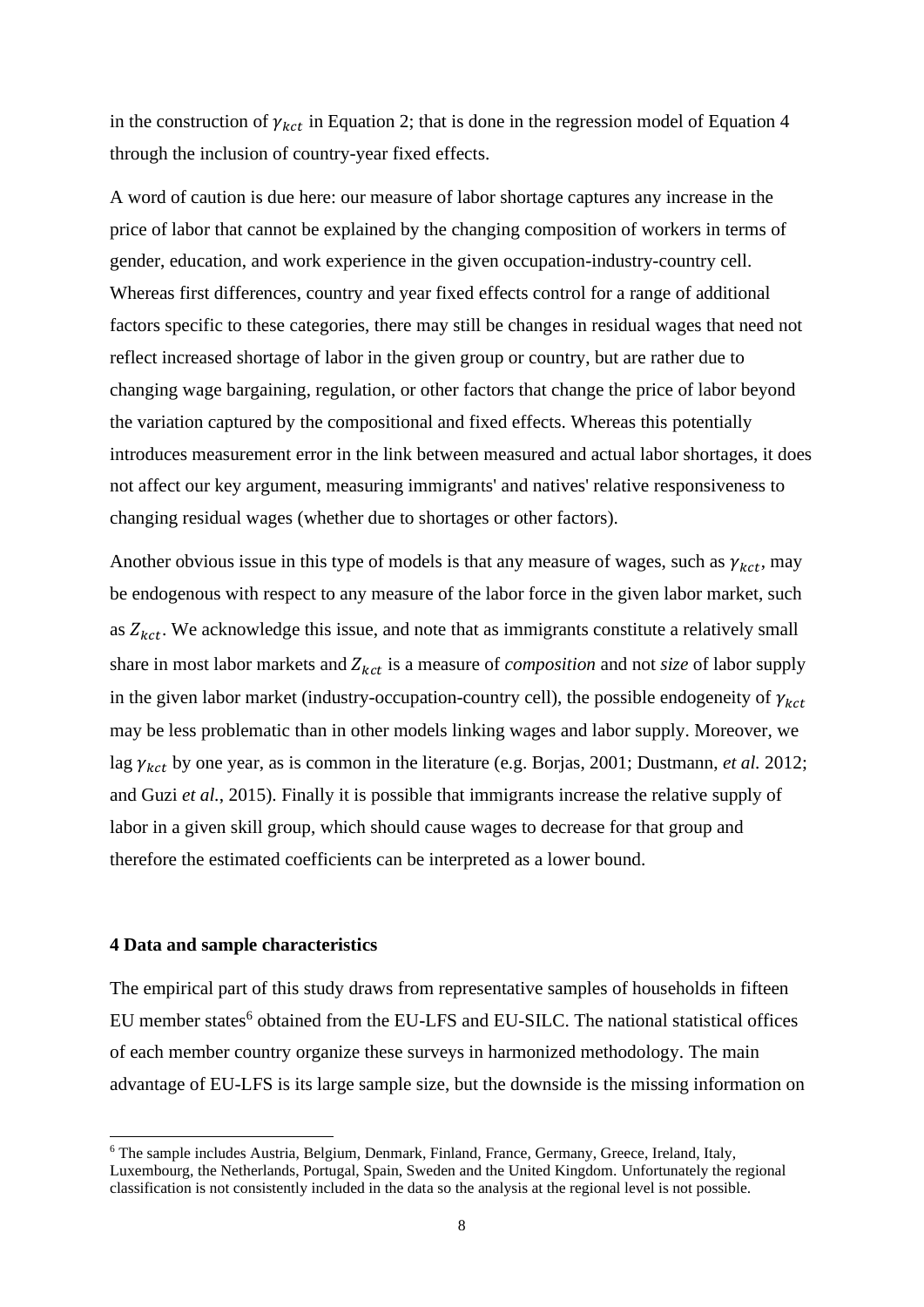the income status of households. The information on income is complemented from the EU-SILC database (particularly the estimation of labor shortage indicator in Equation 2). Both datasets include information on respondents' personal circumstances (including nationality and country of birth), their labor market status and job characteristics during a reference period. The sampling structure of the surveys focuses primarily on permanent residents and therefore does not capture short-term and seasonal migration. The empirical analysis exploits samples from 2004-2014 of individuals aged 15 to 64.

The terms 'immigrant population' or 'immigrant individuals' are used in the broad context of immigration, and the origin of immigrants is based on the country of birth. One exception is Germany, for which immigrant origin can be determined only by nationality. The native population refers to people residing in the country of birth. The EU-LFS allows us to distinguish immigrants by the year of immigration and their origin (the choice of broader regions of origin is determined by the respective variable in the dataset). In the paper we distinguish six groups of immigrants, which aggregate several geographic regions: *EU-15* (includes EU-15 and EFTA), *EU-12* (includes countries which joined EU in 2004 and 2007), *Europe* (includes European countries outside the EU-15 and EU-12), *Africa* (Africa and Middle East), *Asia*, *America* (includes both Americas, Australia and Oceania).

The immigrant population in the EU-15 is dynamically developing. According to the EU-LFS the share of immigrants in the working age population in EU-15 countries increased from 8% in 2004 to 12.5% in 2014. Foreign-born population is dominated by individuals from EU-15 and Africa (each group makes a fifth of immigrant stock, see Figure 1). Immigrants from Asia and new member states (EU-12) increased their relative share during the studied period. The EU-12 group is particularly dynamic and more than doubled its share from 8 to 18 %. The relative number of immigrants from Europe, and the Americas changes very little and each group comprises less than a sixth of immigrant stock.

The composition of immigrant population in the EU-15 varies also by the time since arrival. The period followed by the European enlargement in 2004 was characterized by the rising inflows of fresh immigrants that weakened with the outbreak of the Great Recession (see Figure 1). In 2014 almost two thirds of immigrant stock comprises established immigrants, who reside in a host country for more than ten years. Fresh immigrants with less than six years since arrival and immigrants with six to ten years since immigration have an equal share.

9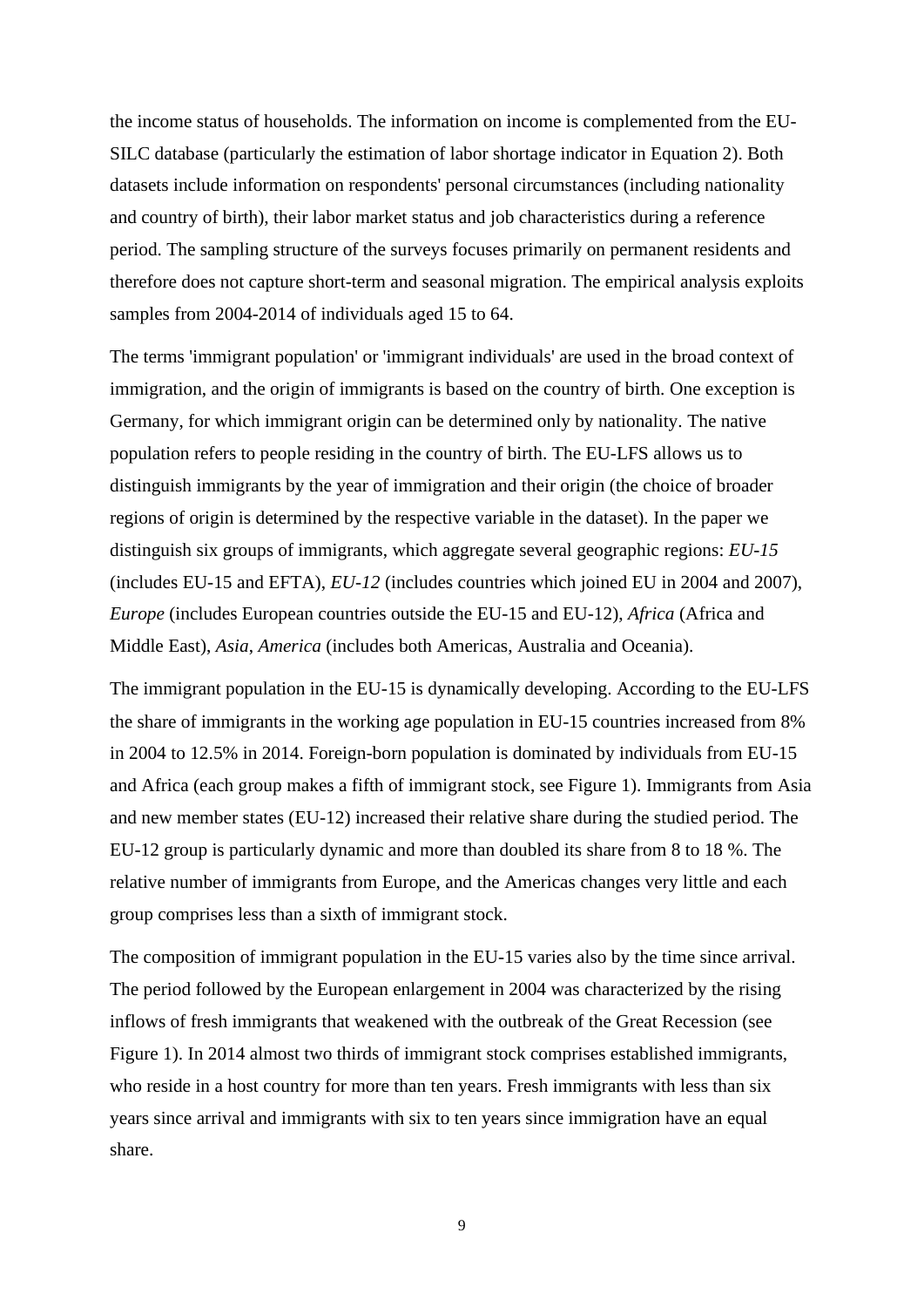

Figure 1 The composition of immigrant population by origin and years since arrival in EU-15

By origin

By years since migration



Source: Own rendering based on EU-LFS 2004-2014 data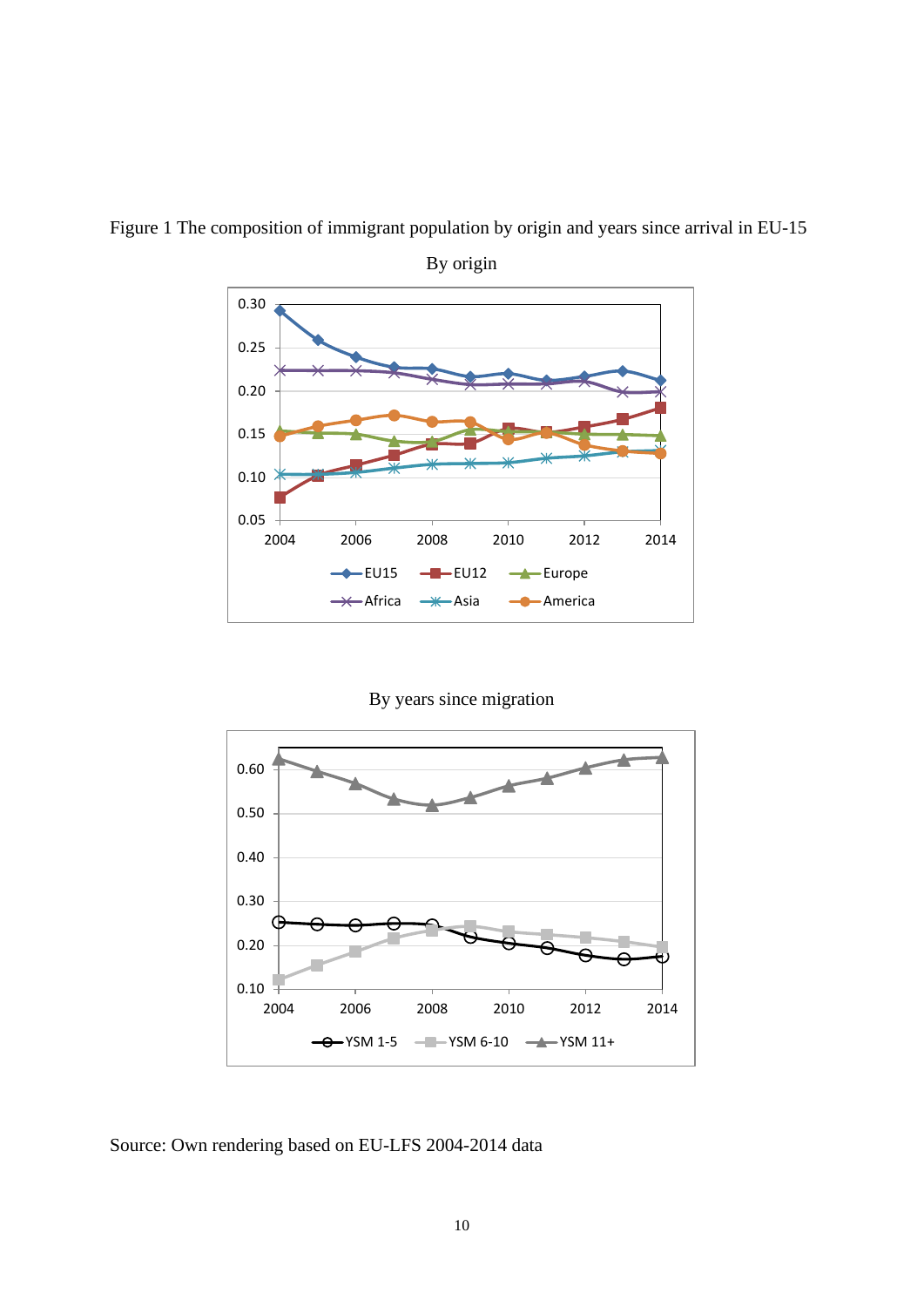Note: Shares add up to unity. Immigrants are recognized by the country of birth or nationality (Germany). YSM indicates the group of immigrants by years since migration. Population weights are applied.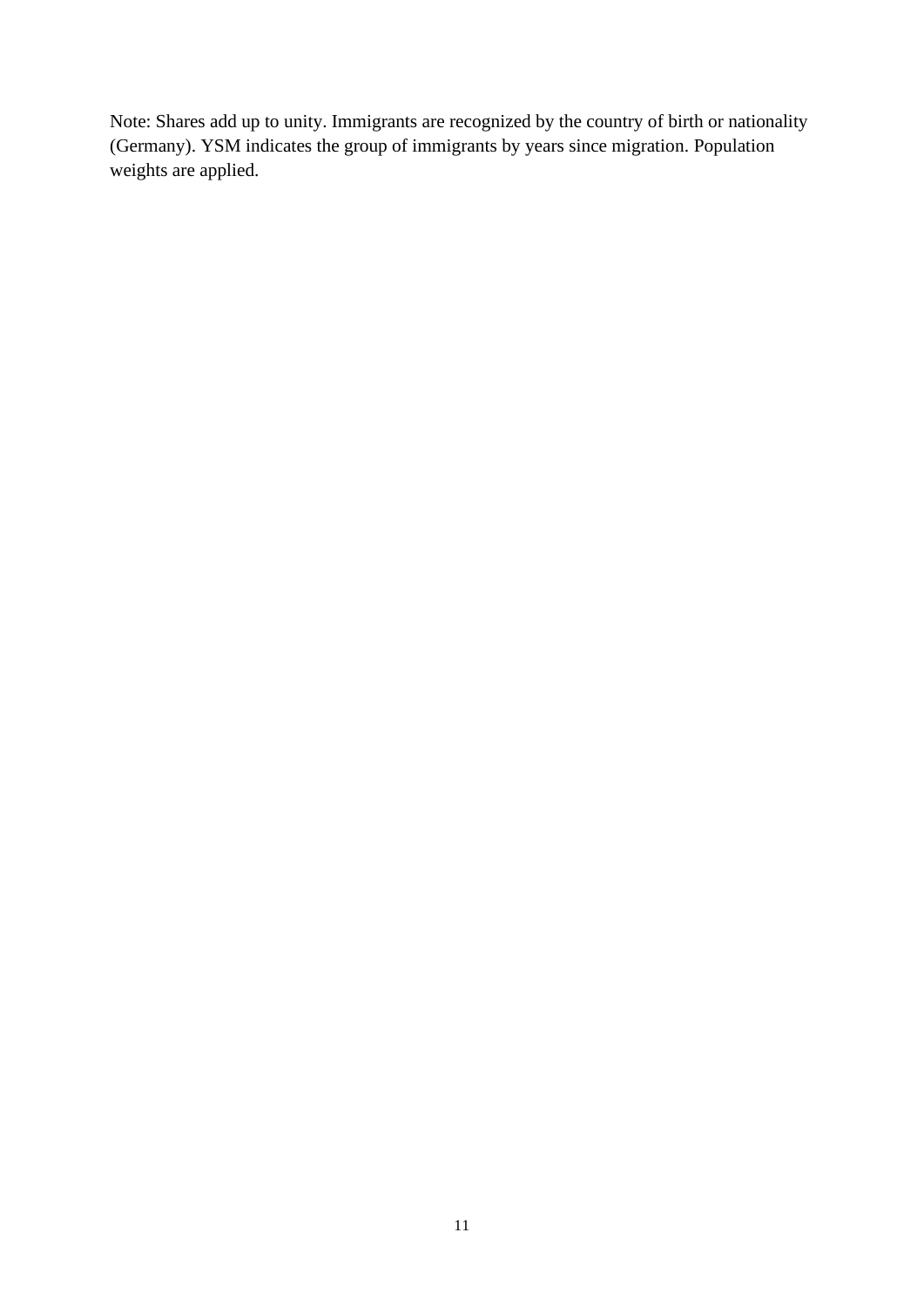Figure 2 Immigrant to native ratio of employment and unemployment rates in the EU-15 for various immigrant groups



Unemployment rate



Source: Own rendering based on EU-LFS 2004-2014 data Note: Ratio. Population weights are applied.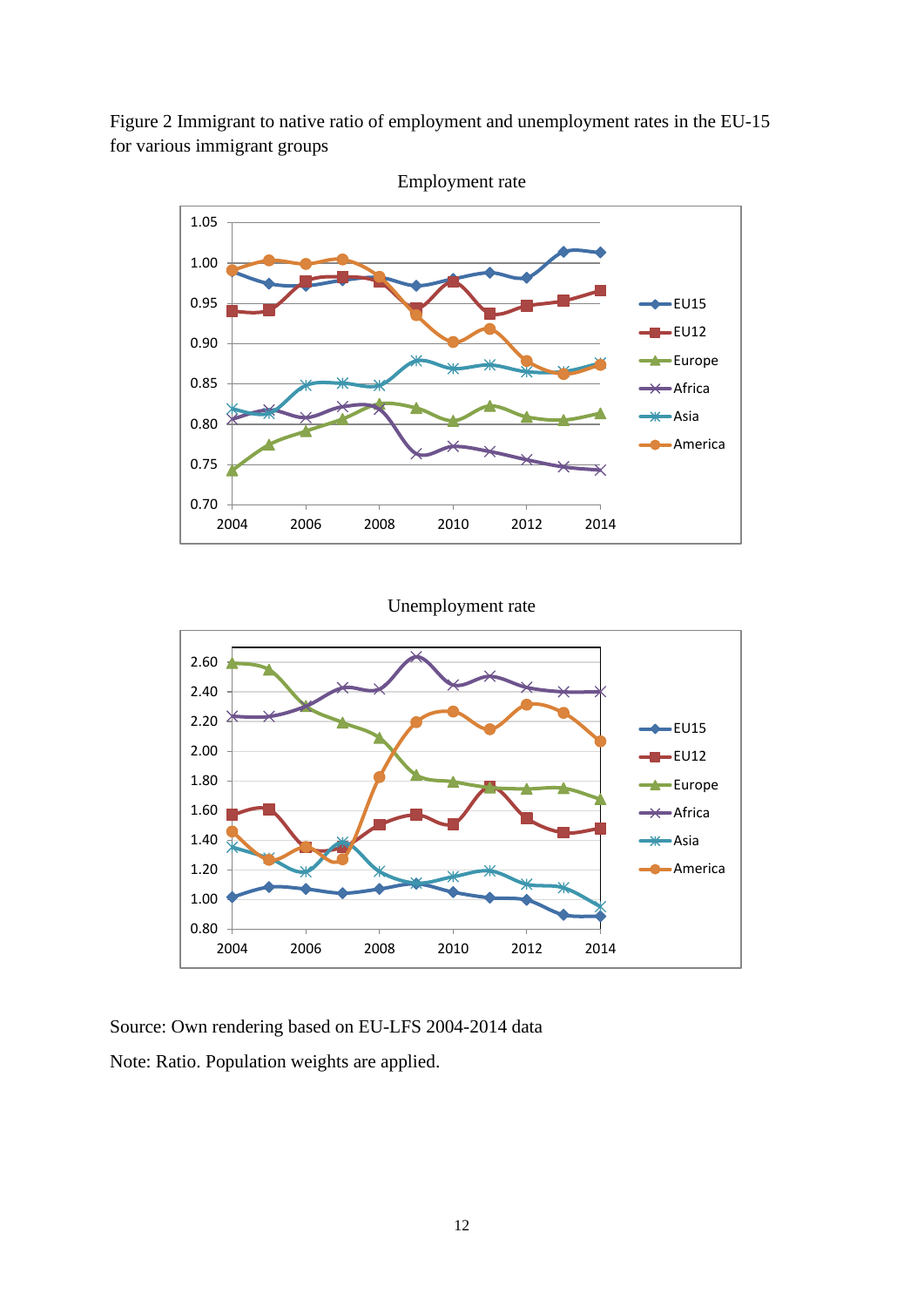In the following figures we contrast the labor market status of immigrant vis-à-vis natives and then compare their job search behavior and mobility across economic sectors. Figure 2 depicts the ratio of employment and unemployment rates respectively of immigrants of different origins relative to native workers. Ratios closer to one indicate that immigrants' position in the labor market is similar to that of the natives. Immigrants from the EU-15 and EU-12 show labor market participation on par with the natives and EU-15 immigrants even outperform the natives in the recent years. The EU-12 immigrants are more unemployed relative to natives and their incidence of unemployed increased around the inception of the Great Recession. Immigrants from Asia and Europe show rapid improvement in their labor attachment with increasing participation and falling unemployment over the studied years, although the Great Recession slowed down the adjustment process. The opposite trend is visible for immigrants born in Africa and America, as their employment and unemployment rates deteriorated since 2008 relative to natives.

In a similar fashion, we demonstrate the differences in job search behavior, unemployment duration and mobility across economic sectors. Figure 3 compares the share of workers in the immigrant and native workforce who seek other employment when they already have a job. The relatively high rates of on-the-job searches among immigrants vis-à-vis the natives may point at lower attachment to their current job but also to an increased risk of involuntary jobto-job transitions or unemployment. In particular, immigrants from Africa and America significantly increased their search intensity during 2006-7, while in parallel they exhibited higher incidence of unemployment in the following years (see Figure 2). We generally observe increasing differences across various immigrant groups and the natives in their search behavior over the studied period.

Figure 4 contrasts the proportion of labor force without a job for more than eleven months for immigrants and natives. Apparently the inception of the Great Recession hit immigrants from Africa, America and to lesser degree from EU-12, who prolonged their unemployment spells relative to the natives. Interestingly, Asian immigrants managed to avoid long unemployment spells throughout the period and particularly during the years of Great Recession. The ratio for immigrants from Europe outside the EU was one of the highest throughout; converging to unity before 2009, but further increasing afterwards. The incidence of long-term unemployment for EU-15 immigrants was similar to natives and even improved in the most recent years.

13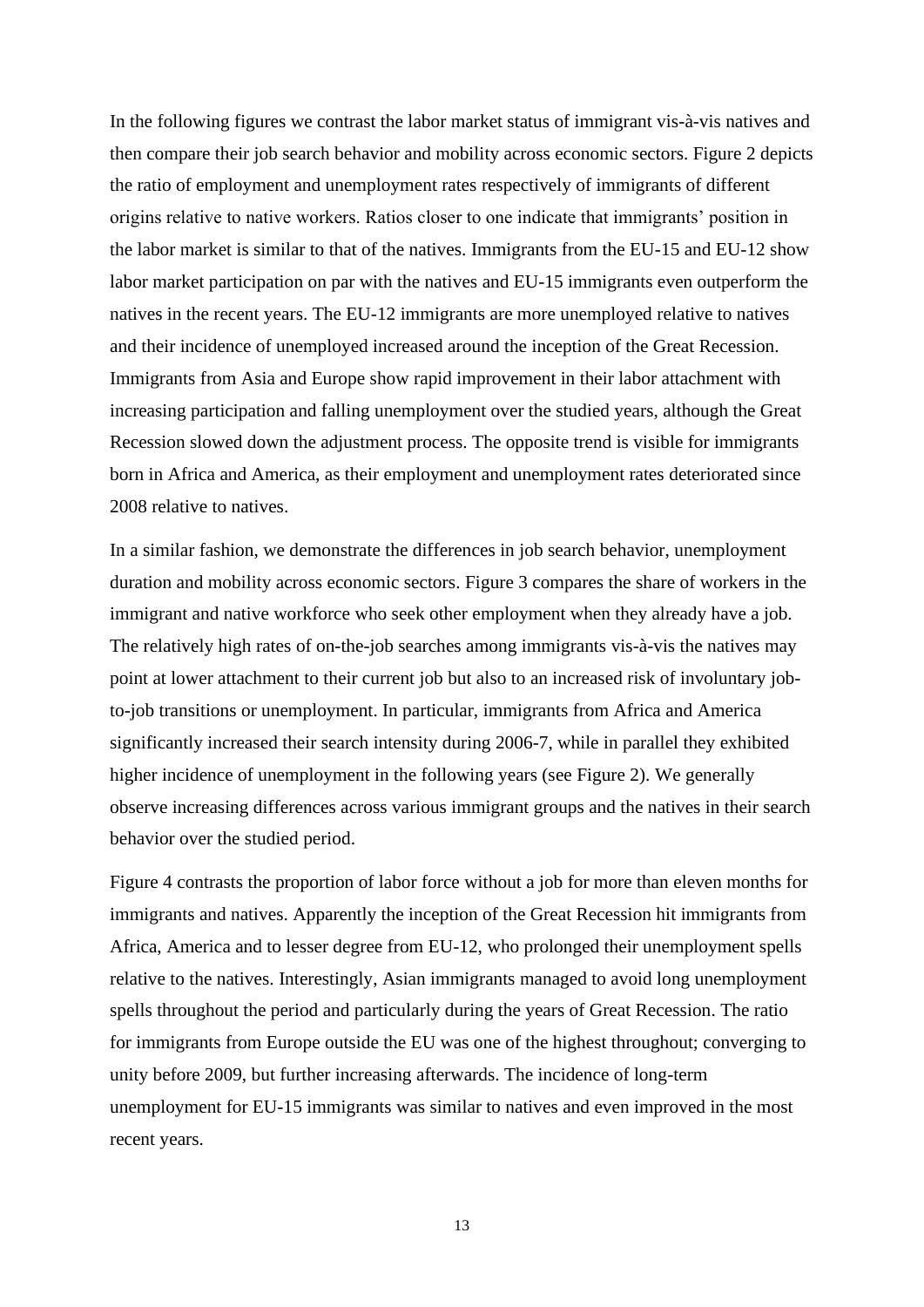

Figure 3 Immigrant to native ratio of the proportion of workers who look for another job

Source: Own rendering based on EU-LFS 2004-2014 data

Note: Sample includes employed workers. Population weights are applied.





Source: Own rendering based on EU-LFS 2004-2014 data

Note: Sample includes employed and unemployed people. Population weights are applied.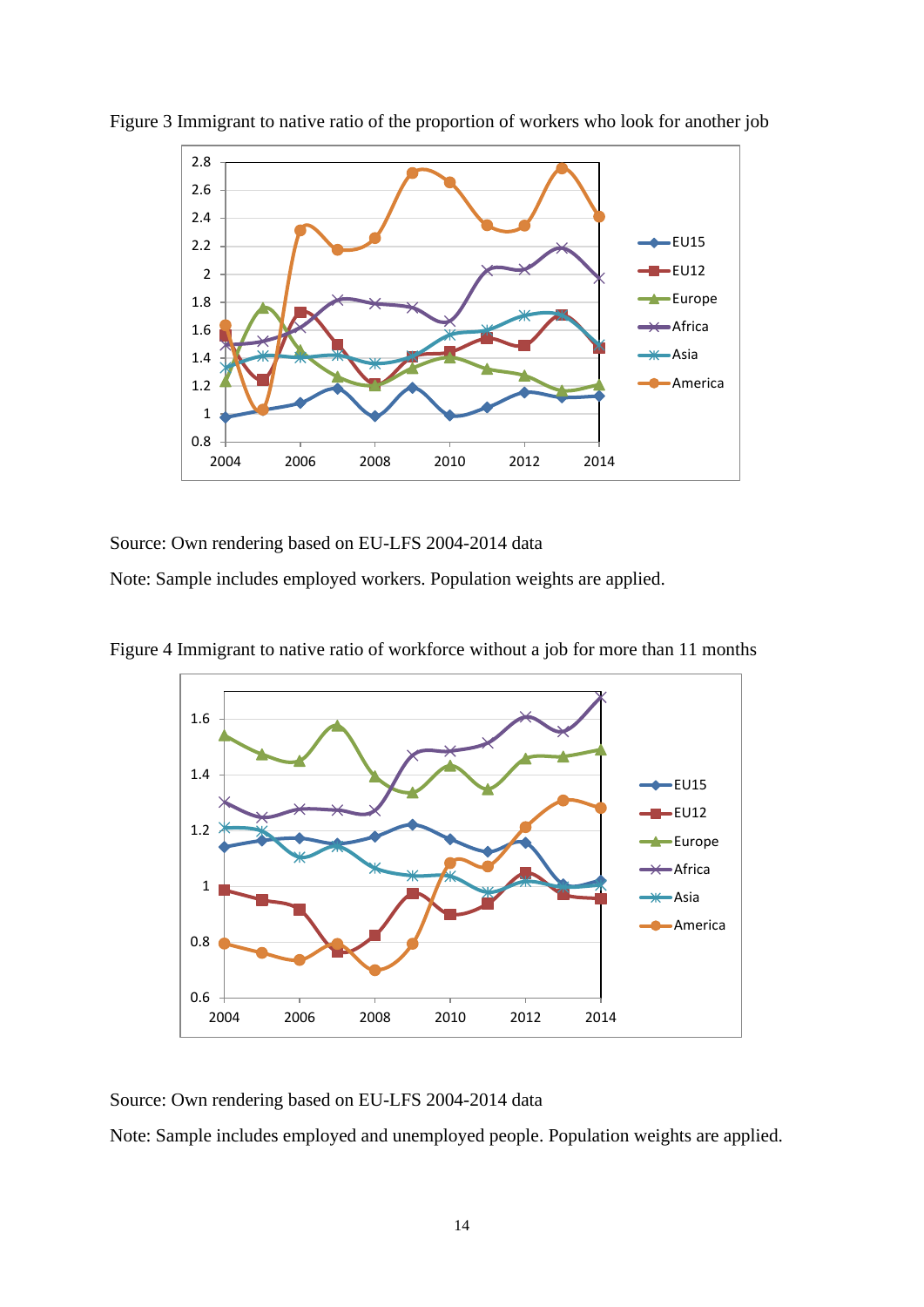Finally, Figure 5 compares the share of immigrant and native workers who changed economic sectors (according to NACE classification) during the previous year. We generally observe higher inter-sectoral mobility among immigrants than among natives. Interestingly, immigrants with high on-the-job search (especially those from America and to a lesser degree also those from Africa and the EU-12) are also among the more mobile across sectors in the labor market. Before 2009, immigrants from America or the EU-12 were substantially more likely to change economic sectors than natives within one year; however, their inter-sectoral mobility converged in later years.





Source: Own rendering based on EU-LFS 2004-2014 data

Note: Sample includes employed people in this and previous year. Population weights are applied.

In the core analysis below, we estimate the sensitivity of relative labor supply of immigrants to wage differentials across occupation-industry-country groups. For each of the EU-15 countries we partition the labor force into occupation-industry-country cells defined by four occupation levels, based on the ISCO classification (see Appendix, Table A1), and nine industry groups based on the NACE classification (see Appendix, Table A2). This categorization generates 36 occupation-industry groups, for each of which, we calculated the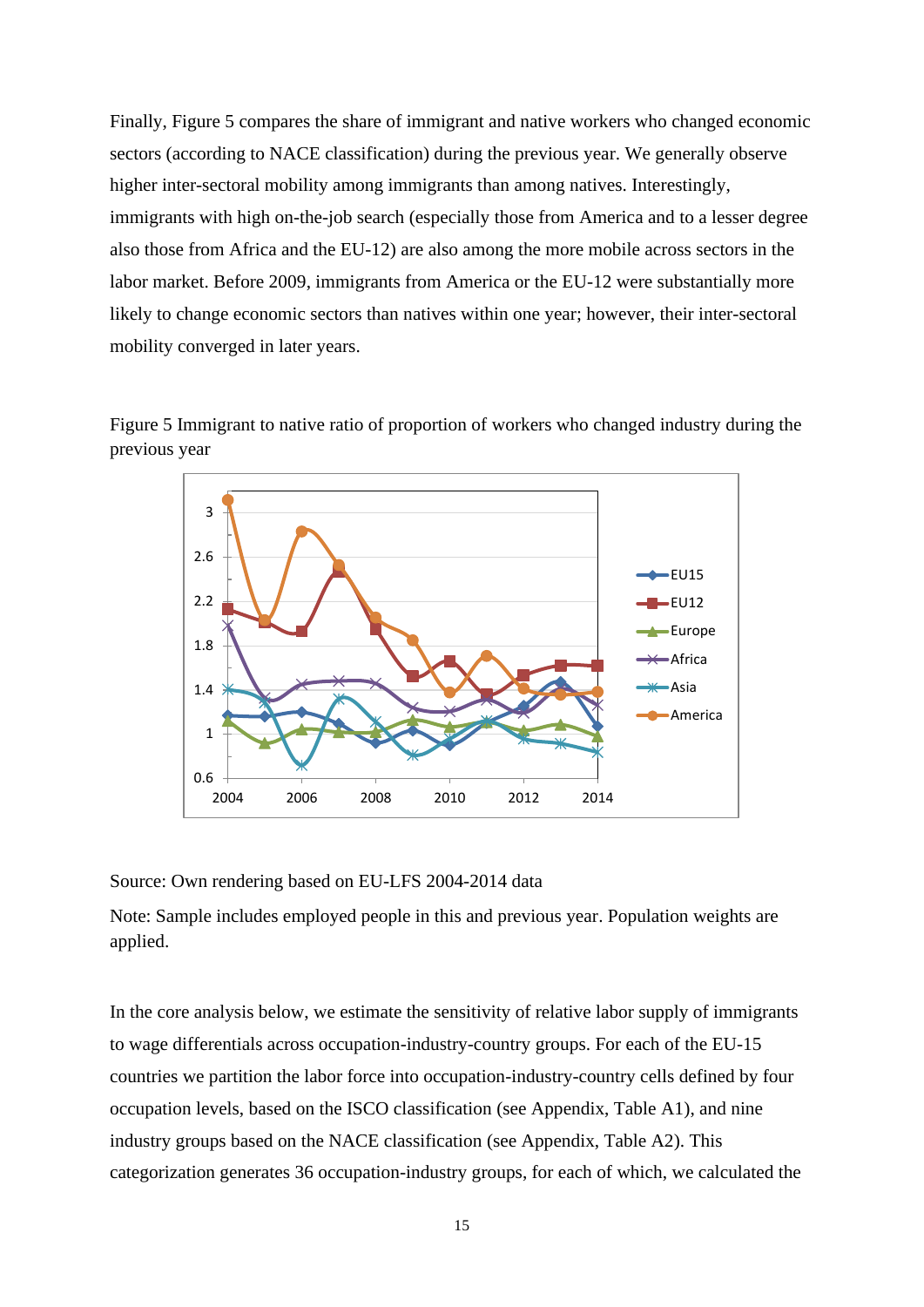labor shortage and the index of relative supply of immigrants in each country and year. In the analysis we allowed only occupation-industry-country cells of sufficient size in all years.<sup>7</sup>

Tables 1 and 2 illustrate the distribution of immigrants across occupation and industry groups. Interestingly, the occupational structure of EU-15 immigrants is almost identical to that of the native workers, while the other immigrant groups are over-represented in occupations requiring lower qualification. One striking observation is that immigrant workers with tertiary education from the EU-12 and Europe (outside the EU) are substantially more frequently employed in lower ranked occupations (intermediate specific or low group) relative to not only the natives but also to all the other immigrant groups. This points to a high degree of over-qualification. This may be due to their relatively recent arrival in the receiving countries, but may also signify patterns of temporary migration whereby down-skilling (and saving on the costs of acquiring country-specific human capital) may be an optimal strategy for temporary immigrants (Kahanec and Shields, 2013). The distributional patterns observed for immigrants from Africa and America are very similar, especially for workers with tertiary education. In contrast, Asian immigrants are more successful and especially Asian workers without tertiary education are more often taking employment in occupations requiring higher qualifications than all the other immigrant groups except the EU-15.

| Occupation group                          | Native | $EU-15$ | $EU-12$ | Europe | Africa | Asia | America |
|-------------------------------------------|--------|---------|---------|--------|--------|------|---------|
| All workers                               |        |         |         |        |        |      |         |
| High                                      | 0.43   | 0.45    | 0.18    | 0.16   | 0.32   | 0.35 | 0.30    |
| Intermediate general                      | 0.27   | 0.24    | 0.23    | 0.22   | 0.25   | 0.31 | 0.28    |
| Intermediate specific                     | 0.22   | 0.20    | 0.31    | 0.36   | 0.22   | 0.15 | 0.17    |
| Low                                       | 0.08   | 0.11    | 0.27    | 0.25   | 0.21   | 0.19 | 0.24    |
| Workers with less than tertiary education |        |         |         |        |        |      |         |
| High                                      | 0.27   | 0.26    | 0.10    | 0.10   | 0.17   | 0.20 | 0.14    |
| Intermediate general                      | 0.32   | 0.29    | 0.23    | 0.22   | 0.28   | 0.35 | 0.32    |
| Intermediate specific                     | 0.29   | 0.29    | 0.36    | 0.40   | 0.28   | 0.20 | 0.22    |
| Low                                       | 0.11   | 0.16    | 0.31    | 0.27   | 0.27   | 0.25 | 0.32    |
| Workers with tertiary education           |        |         |         |        |        |      |         |
| High                                      | 0.79   | 0.81    | 0.46    | 0.48   | 0.67   | 0.65 | 0.65    |
| Intermediate general                      | 0.14   | 0.14    | 0.23    | 0.22   | 0.19   | 0.23 | 0.20    |
| Intermediate specific                     | 0.05   | 0.04    | 0.17    | 0.15   | 0.07   | 0.05 | 0.07    |
| Low                                       | 0.01   | 0.01    | 0.14    | 0.15   | 0.07   | 0.07 | 0.09    |

Table 1 Distribution of native and immigrant workers across occupation groups

Source: Own rendering based on EU-LFS 2004-2014 data

Note: Occupation groups are described in Table A1 in the Appendix. Sample includes individuals aged 15 to 64 in EU-15 countries. Immigrants are recognized by the country of birth or nationality (Germany). Population weights are applied.

<sup>7</sup> In each country, cells are selected if they include at least 20 observations in the EU-SILC database and the weighted size of cells in the EU-LFS database is 50,000. Unfortunately, in the first year, data for several countries are not available. In the 2004 EU-SILC dataset Germany, the Netherlands, and the United Kingdom are missing. In the EU-LFS data we cannot identify the origin of respondents in Italy in 2004.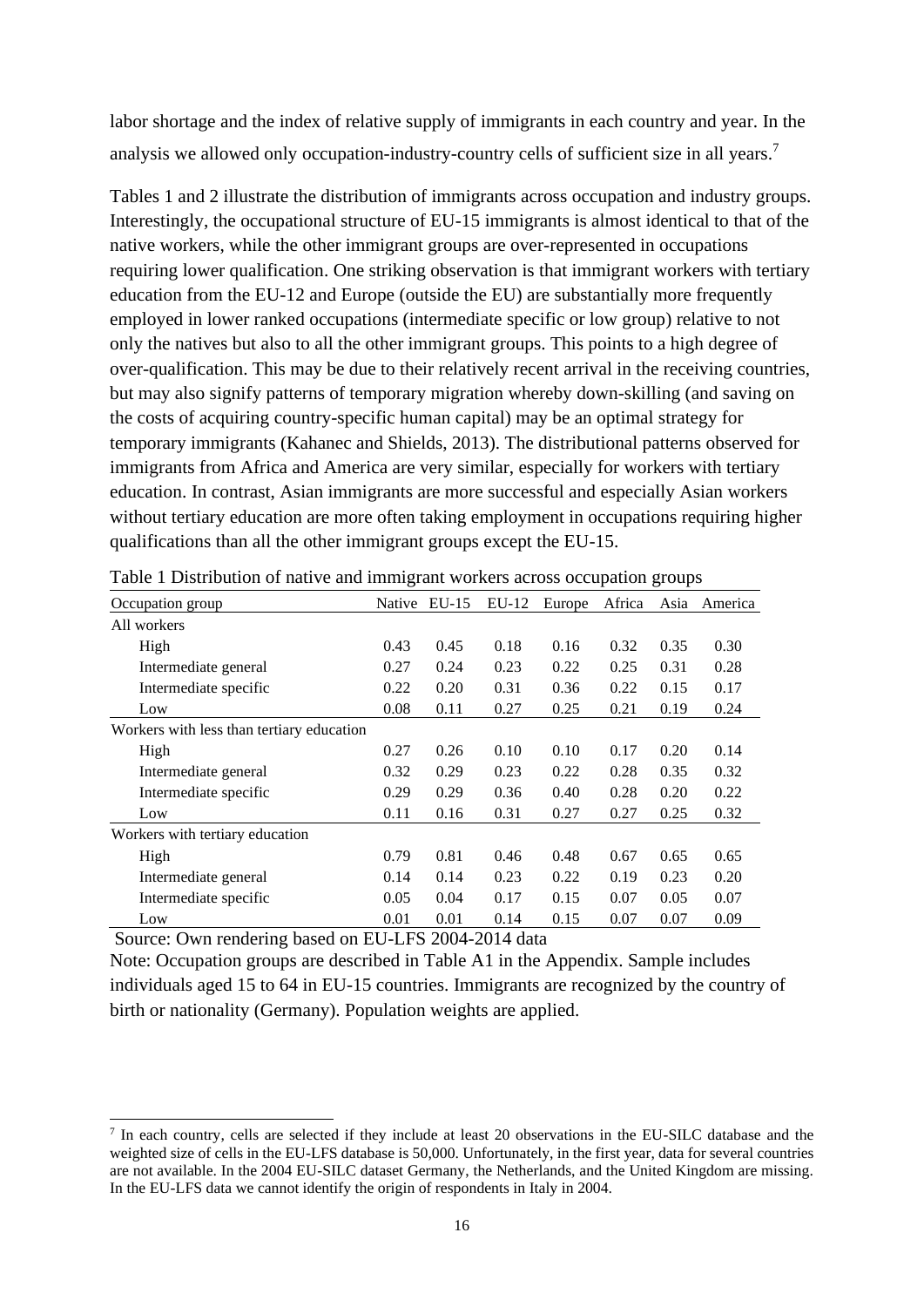With respect to distribution across sectors, immigrant workers are primarily concentrated in construction (except for Asian group); transportation, accommodation and food; and they are least concentrated in the education sector. Some immigrant groups are concentrated in other industries e.g. EU15 group in finance, EU12 in agriculture, European in manufacturing, African in health, Asian in wholesale, and American in public administration and social work.

| Industry group              | <b>Native</b> | $EU-15$ | $EU-12$ | Europe | Africa | Asia | America |
|-----------------------------|---------------|---------|---------|--------|--------|------|---------|
| Manufacturing               | 0.18          | 0.17    | 0.17    | 0.22   | 0.13   | 0.13 | 0.10    |
| Construction                | 0.07          | 0.08    | 0.15    | 0.14   | 0.08   | 0.03 | 0.09    |
| Wholesale and trade         | 0.14          | 0.12    | 0.11    | 0.13   | 0.13   | 0.16 | 0.11    |
| Transportation and food     | 0.11          | 0.15    | 0.18    | 0.16   | 0.16   | 0.25 | 0.17    |
| Communication and financial | 0.14          | 0.16    | 0.11    | 0.12   | 0.15   | 0.13 | 0.15    |
| Education                   | 0.08          | 0.08    | 0.03    | 0.03   | 0.06   | 0.05 | 0.06    |
| Human health                | 0.11          | 0.10    | 0.08    | 0.07   | 0.13   | 0.12 | 0.09    |
| Public administration       | 0.13          | 0.12    | 0.14    | 0.11   | 0.12   | 0.12 | 0.21    |
| Agriculture and fishing     | 0.03          | 0.01    | 0.04    | 0.02   | 0.02   | 0.01 | 0.02    |

Table 2 Distribution of native and immigrant workers across industry groups

Source: Own rendering based on EU-LFS 2004-2014 data

Note: Industry groups are described in Table A2 in Appendix. Sample includes individuals aged 15 to 64 in EU-15 countries. Immigrants are recognized by the country of birth or nationality (Germany). Population weights are applied.

Overall, the descriptive evidence points to a favorable position of EU-15 immigrants in the European labor market. The working conditions of this group are highly comparable to the native-born workforce. In the core analysis below, the group of natives and EU-15 immigrants represent a comparison group to which the performance of all the studied immigrant groups is compared.<sup>8</sup> In other words, the coefficient  $\beta$  measuring immigrant responsiveness in equation (4) measures the responsiveness of the respective immigrant group vis-à-vis natives and EU-15 immigrants taken together.

The evidence presented above documents that immigrants from the EU-12 are different from the other immigrant groups in several directions. They exhibit high attachment to the labor market but also high risk of unemployment. Unemployment spells for EU-12 immigrants are short, their job search intensity is high, and they are able to change employment across economic sectors in the economy. Together with immigrants from Europe, EU-12 immigrants

<sup>8</sup> When the responsiveness of EU-15 immigrants vis-à-vis natives is compared, the estimate on labor shortage is not significant. Analysis replicated by education attainment reveals that the high-educated group of EU-15 is more responsive relative to high-educated natives.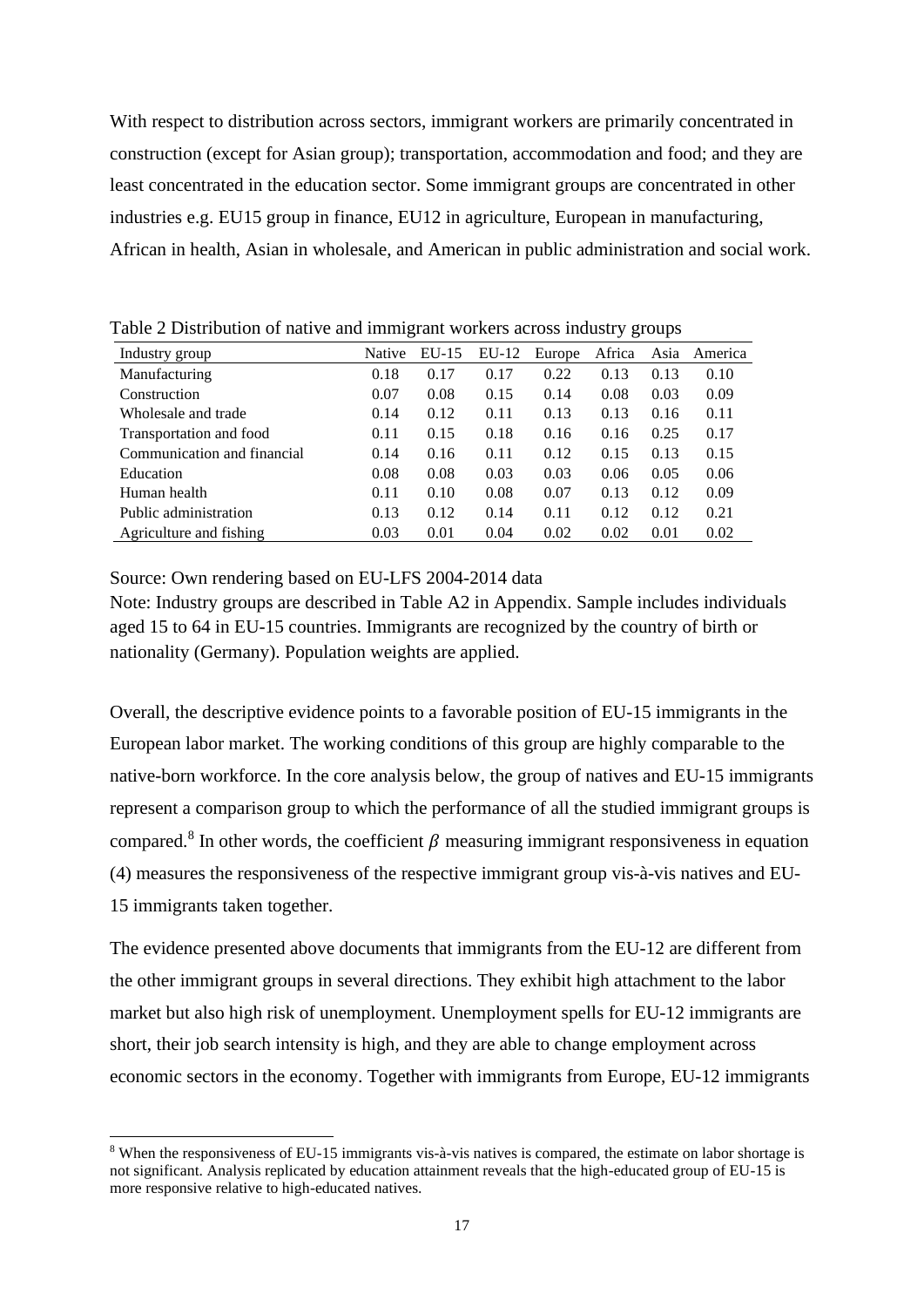are most concentrated in elementary occupations and exhibit the highest degree of downskilling. This would be consistent with the hypothesis that being fresh in the receiving countries enables them to be a more fluid type of workers, seeking and responding to changing economic opportunities vigorously. The responsiveness of the other immigrant groups is likely to be restrained by institutional barriers, as many of such immigrants do not enjoy all the provisions of free intra-EU mobility of workers.

#### **5 Results**

#### 5.1 The baseline model

Using the data and methodology outlined above, we test the responsiveness of immigrants from various origins, skills, and length of stay to labor shortages across sectors, occupations and states in the EU-15 host labor markets over the business cycle during the Great Recession. In all models, we treat EU-15 countries as one entity, and study the relative responsiveness of immigrants to labor shortages vis-à-vis the EU native group (i.e. EU15 natives, including those living in their EU-15 member state of origin, as well as those living in another EU-15 member state).<sup>9</sup>

The results obtained on the pooled sample are presented in Table 3. The positive estimates obtained for labor shortage in the baseline model indicate that the relative supply of immigrants in a particular occupation-industry-country group rose in those cells where the wage premium (indicating a labor shortage) also rose. Significant estimates are obtained for EU-12 and European immigrants who respond to shortages more fluidly than the EU native group, whereas immigrants of other origins, in the statistical sense, behave similarly to the EU native. The estimated coefficient can be interpreted in terms of the relative elasticity of supply of immigrants and natives:  $\varepsilon = (d \ln(Z))/(d \ln(W))$ . The wage index measures the average logwages in each occupation-industry-country cell, so that  $\varepsilon = \frac{\beta}{Z}$ . As the mean value of Z is 1.70 and 1.77 for EU-12 and Europe immigrants respectively, the estimates in Table 3 implies an elasticity of supply of 0.24 and 0.21 relative to EU native.<sup>10</sup> This elasticity gives the

<sup>9</sup> This scenario is compatible with Borjas (2001) who uses the group of US-born as a reference.

<sup>&</sup>lt;sup>10</sup> Borjas (2001) estimates an elasticity of 1.3 for new immigrants in the US. The estimated elasticity for all immigrants cannot be calculated based on information in the paper but it is likely below one. In the UK, Dustmann et al 2012 estimates the elasticity of 2.0 for immigrants with less than 10 years in the UK. Based on the information in the paper the calculated elasticity for all immigrants is 0.88. Given barriers to mobility across (and within) EU member states, we do not find it surprising that our estimate of elasticity is somewhat lower than those estimated for the US and UK.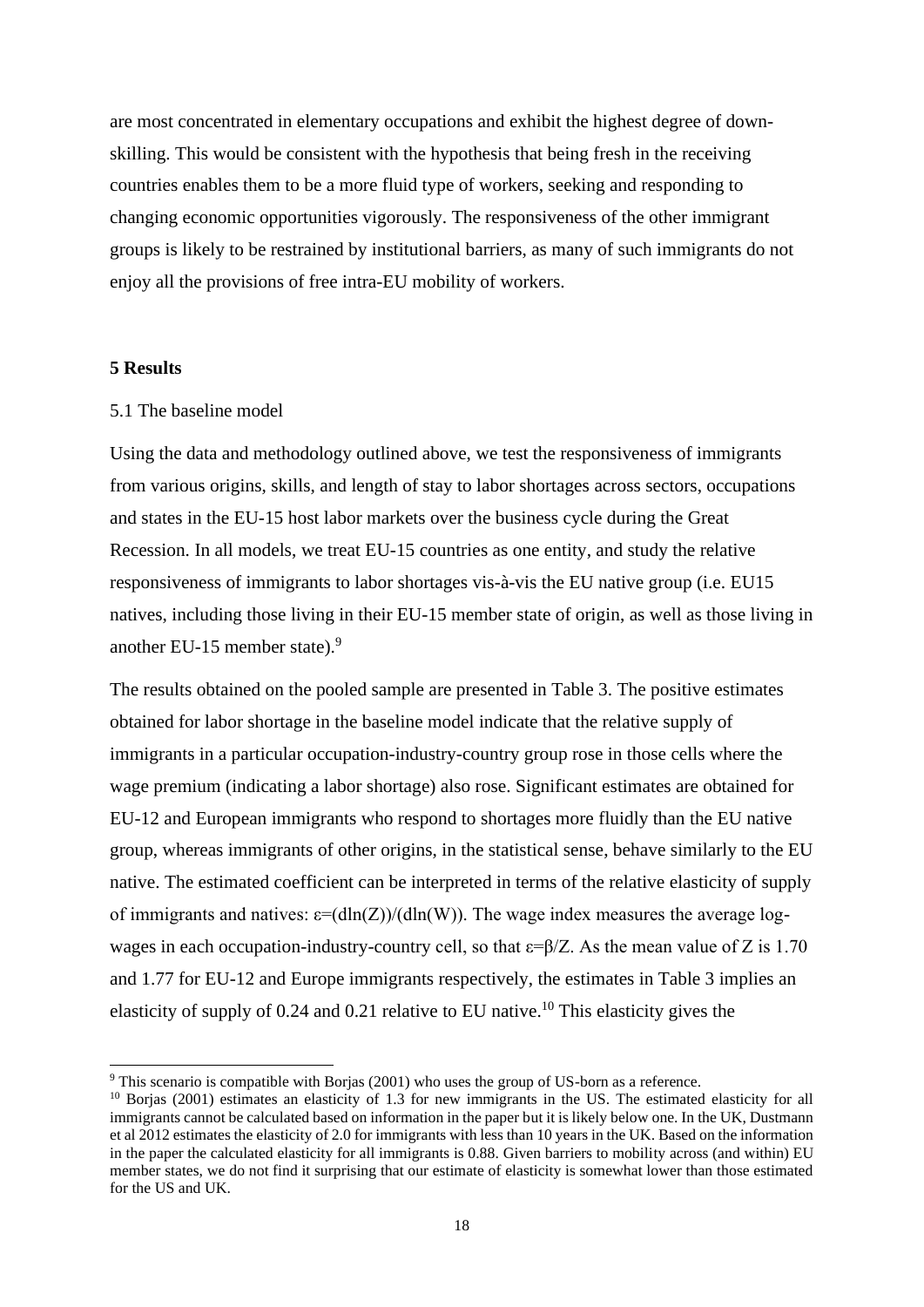percentage change in the relative number of immigrants who choose to reside in a particular occupation-industry-country cell for a given percentage change in the wage.

Our findings also corroborate the notion developed in the theoretical section of this paper, that fresh immigrants are expected to be more responsive to the changing economic environment than those who moved longer ago. The higher responsiveness to labor shortage is identified for immigrants who reside six to ten years, and the effect is not significant for immigrants who arrived longer ago, or the fresh immigrants with up to five years since immigration. To the extent that EU-12 immigrants are relatively recent compared to immigrant groups from the other origins (including EU-15 migrants within the EU-15), the finding that they are some of the most mobile would lend additional support to the hypothesis that being fresh in the market is a key factor for worker's mobility.<sup>11</sup>

In the next step, models are run with the relative supply of immigrants calculated for workers with and without tertiary education, and results are reported in the bottom panels of Table 3. Our estimates confirm that the higher responsiveness of immigrants from EU-12 countries to labor shortages, relative to the EU natives, is driven by low-educated workers (the same conclusion holds also for immigrants from outside EU, the estimate is marginally significant  $(p-value = 0.107)$ ). An interesting pattern emerges in the results by time since immigration. Among low-educated workers, the effect is significant for a group of immigrants with some, but not too long, experience in the host country (6-10 years). On the other hand, in the group of high-educated workers, it is fresh (1-5 years) and established immigrants (10+ years), who are more responsive to labor market opportunities than EU natives. This could mean that recent high-educated immigrants are very responsive to labor shortages due to their costs of migration *D* being sunk, but also they may be better equipped to overcome any institutional barriers to their mobility than their low-educated counterparts. The estimated effects of labor shortage for other immigrants are statistically not different from zero, meaning that those groups respond to labor shortages similarly to the corresponding EU natives. Particularly the mobility of recent low-educated immigrants may be constrained by institutional barriers linked to their inexperience and short history in the country.<sup>12</sup>

 $11$  Most of EU-12 immigrants (60%) have resided in the host countries for less than 10 years.

<sup>&</sup>lt;sup>12</sup> We also test the relative responsiveness of immigrants by age group. We replicate the analysis with three samples of individuals of different age: 15-29, 30-44, and 45-65. The estimated coefficients imply that the youngest group of immigrants is more responsive relative to their young native counterparts (the estimates are significant for immigrants from EU12 and Europe and larger in magnitude in comparison to the baseline estimates). No significant effect is obtained for a middle-aged group. The only significant coefficient for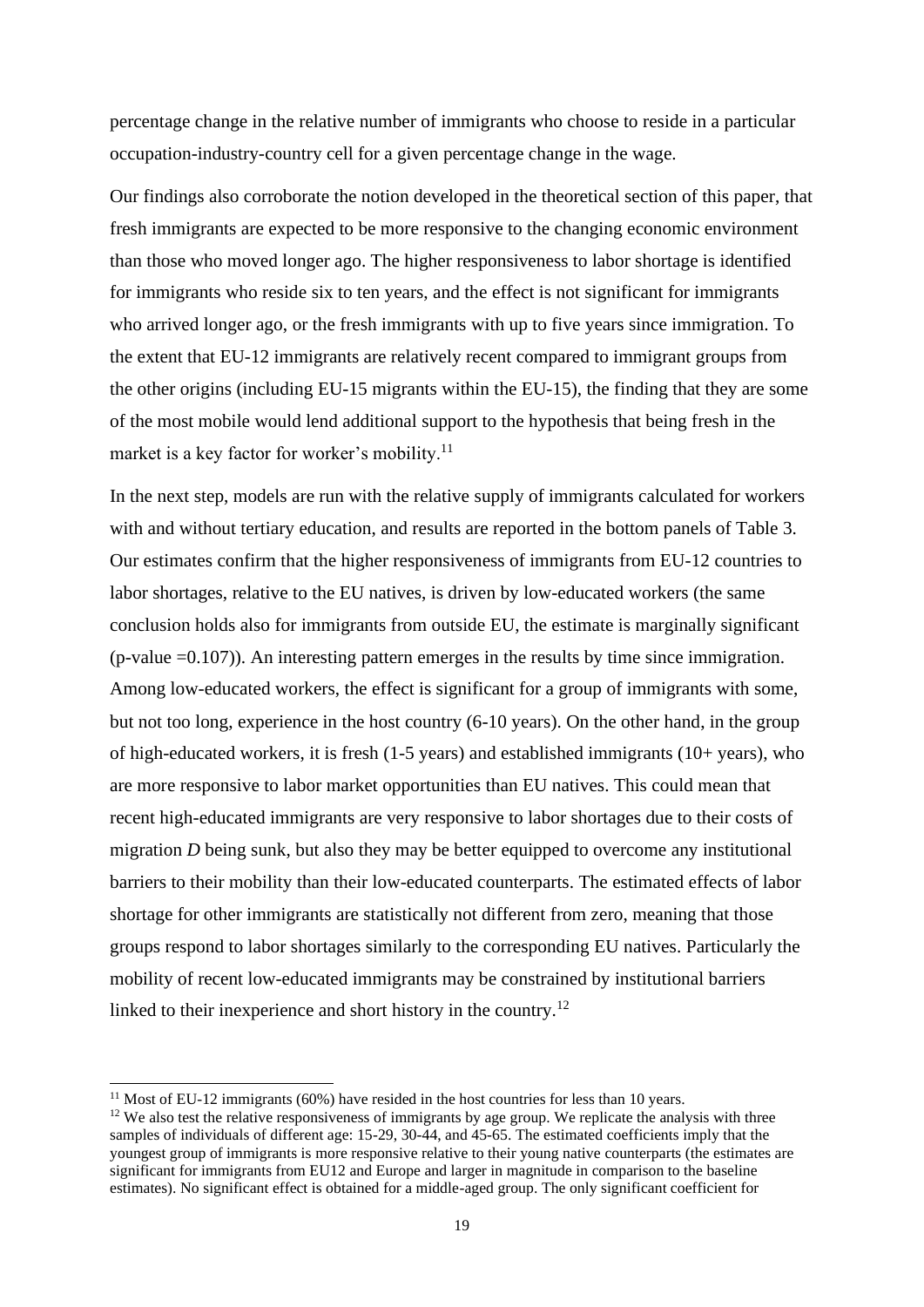|                                           |          |       | Europ   |   |         |        |          | Americ   | <b>YSM</b> |        | YSM      |        | YSM     |       |
|-------------------------------------------|----------|-------|---------|---|---------|--------|----------|----------|------------|--------|----------|--------|---------|-------|
|                                           | $EU-12$  |       | e       |   | Africa  |        | Asia     | a        | $1-5$      |        | $6 - 10$ |        | $11+$   |       |
| All workers                               |          |       |         |   |         |        |          |          |            |        |          |        |         |       |
|                                           |          |       |         |   |         |        |          |          |            |        |          | $\ast$ |         |       |
| Labour shortage                           | 0.408    | $***$ | 0.375   | ∗ | 0.127   |        | 0.019    | 0.055    | 0.124      |        | 0.369    | $\ast$ | 0.142   |       |
|                                           | (0.206)  |       | (0.205) |   | (0.090) |        | (0.152)  |          | (0.148)    |        | (0.157)  |        | (0.089) |       |
|                                           |          |       |         |   |         |        |          | (0.118)  |            |        |          |        |         |       |
| r2                                        | 0.036    |       | 0.047   |   | 0.028   |        | 0.05     | 0.033    | 0.059      |        | 0.053    |        | 0.089   |       |
| N                                         | 2193     |       | 2143    |   | 2485    |        | 1793     | 2246     | 2550       |        | 2721     |        | 2970    |       |
| Workers with less than tertiary education |          |       |         |   |         |        |          |          |            |        |          |        |         |       |
|                                           |          |       |         |   |         |        |          |          |            |        |          | *      |         |       |
| Labour shortage                           | 0.525    | $***$ | 0.329   |   | 0.092   |        | $-0.028$ | $-0.037$ | 0.073      |        | 0.43     | *      | 0.093   |       |
|                                           | (0.227)  |       | (0.204) |   | (0.120) |        | (0.176)  |          | (0.185)    |        | (0.191)  |        | (0.102) |       |
|                                           |          |       |         |   |         |        |          | (0.152)  |            |        |          |        |         |       |
| r2                                        | 0.039    |       | 0.046   |   | 0.02    |        | 0.068    | 0.03     | 0.059      |        | 0.062    |        | 0.073   |       |
| N                                         | 1809     |       | 1782    |   | 2164    |        | 1501     | 1777     | 2105       |        | 2339     |        | 2890    |       |
| Workers with tertiary education           |          |       |         |   |         |        |          |          |            |        |          |        |         |       |
|                                           |          |       |         |   |         | $\ast$ |          |          |            | $\ast$ |          |        |         | $***$ |
| Labour shortage                           | $-0.424$ |       | 0.389   |   | 0.322   | ∗      | $-0.046$ | 0.162    | 0.556      | ∗      | 0.149    |        | 0.337   | *     |
|                                           | (0.558)  |       | (0.474) |   | (0.144) |        | (0.249)  |          | (0.277)    |        | (0.208)  |        | (0.123) |       |
|                                           |          |       |         |   |         |        |          | (0.182)  |            |        |          |        |         |       |
| r2                                        | 0.058    |       | 0.056   |   | 0.019   |        | 0.034    | 0.026    | 0.054      |        | 0.028    |        | 0.027   |       |
| N                                         | 979      |       | 889     |   | 1246    |        | 841      | 1173     | 1193       |        | 1369     |        | 1685    |       |

Table 3 The relative responsiveness of immigrants to labor shortage (2004-2014)

*Source*: Own calculations based on EU-SILC, EU-LFS, and WDI data.

*Notes*: The dependent variable is the supply of immigrants relative to EU native in the particular occupation-industry-country cell expressed in first difference. The labor shortage for the same cell is also expressed in first difference and lagged. All models include lagged GDP per capita and unemployment rate (not reported in table) and cell, year and country fixed effects. YSM indicates the group of immigrants by years since immigration. The number of observations in the model varies because we allow only occupation-industry-country cells of sufficient size in all years. Regressions are weighted by the number of observations for the industry-country cell. Heteroskedastic-consistent standard errors are in parentheses, \*,\*\*,\*\*\* identifying significance at 10, 5, 1 per cent levels, respectively.

A key conjecture of the migration model presented above is that migration costs *D* are lower for immigrants than for natives. The results above indicate that these costs depend on immigrants' country of origin and years since migration. Whereas measuring *D* is beyond the scope of this paper, we further test the role of family status, an important determinant of *D*, for immigrants' relative responsiveness to labor market imbalances.<sup>13</sup> We therefore explored pooled EU-SILC 2010-2014 database of individuals 20-60 years to compare the family status of immigrants and natives. The data is aggregated, but we can

immigrants older than 45 is obtained for the group from Europe (outside the EU). These back-of-the-envelope findings hence confirm that it is young cohorts of immigrants, who are mostly responsible for our findings.

<sup>&</sup>lt;sup>13</sup> See e.g. Mincer (1978). The role of housing tenure would be another interesting aspect to test. It turns out from the EU SILC that immigrants are up to three times less likely to be homeowners, indicating lower migration costs. However, the EU LFS does not contain housing tenure information, which makes it impossible to execute such test with this data.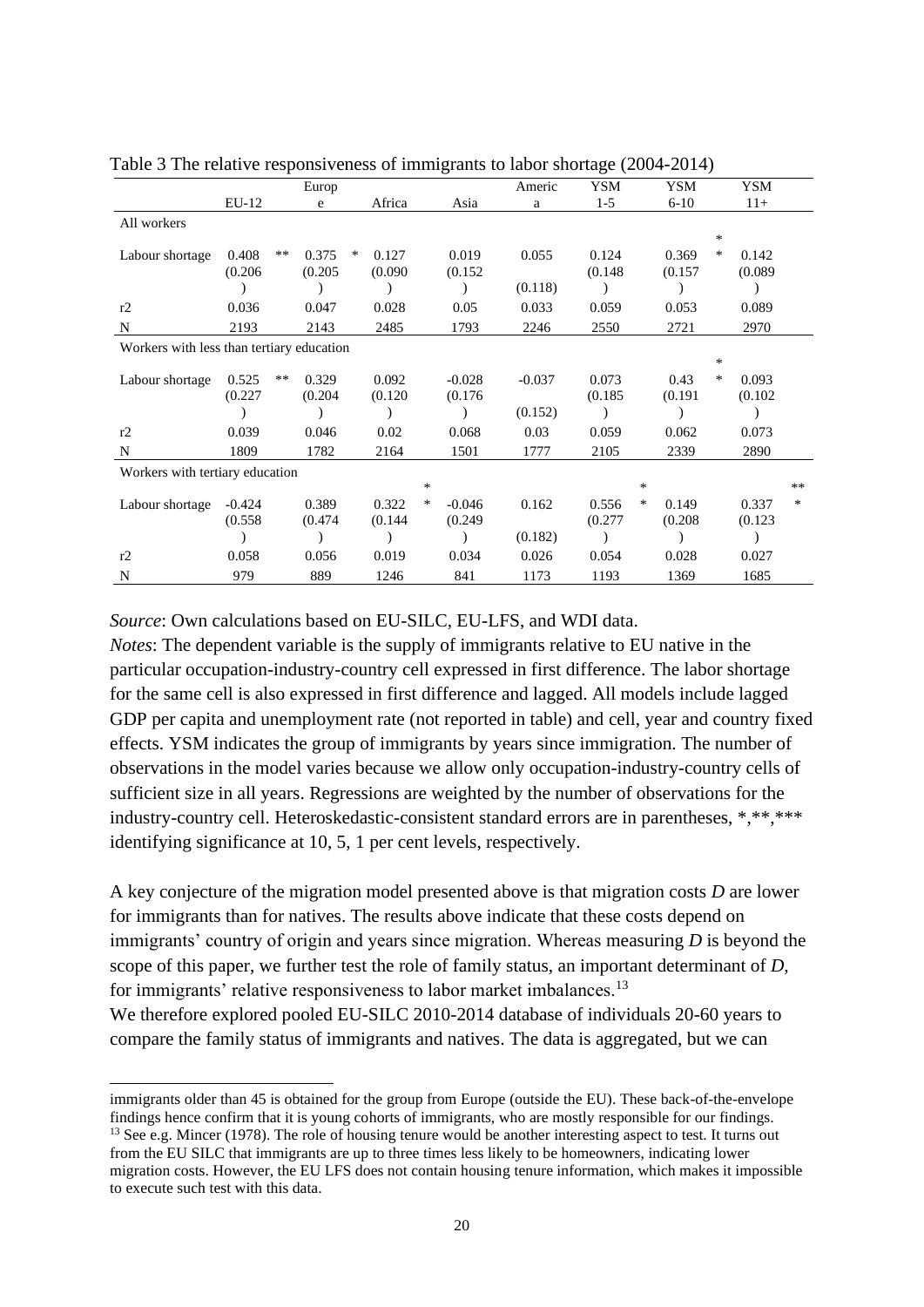distinguish EU and non-EU immigrants and years since arrival with the cut-off point of 11 years. The (weighted) statistics in Table 4 show that relative to natives non-EU immigrants more often have children and are less likely to live in one-person households. EU immigrants who have stayed in the host country for less than 11 years show very similar preferences towards having children and living in one-person household as natives.

|                             | N      | Age   | One-person<br>household | Household<br>without children |
|-----------------------------|--------|-------|-------------------------|-------------------------------|
| <b>Natives</b>              | 694701 | 40.69 | 0.15                    | 0.53                          |
| EU immigrants, YSM 0-10     | 14988  | 34.48 | 0.12                    | 0.51                          |
| EU Immigrants, YSM 11+      | 22268  | 42.82 | 0.14                    | 0.48                          |
| Non-EU immigrants, YSM 0-10 | 15495  | 34.15 | 0.12                    | 0.45                          |
| Non-EU immigrants, YSM 11+  | 34095  | 42.62 | 0.11                    | 0.40                          |

Table 4 Family status, immigrants vs. natives

*Source*: EU-SILC 2010-2014

*Note*: Sample of 20-60 years old, population weights are applied.

Next, we use the EU-LFS database to replicate the analysis of Equation 4 for EU-12 immigrants with and without children. We test whether the presence of children in the household influences the relative responsiveness of immigrants to changing wage premia in the labor market. The reference group is composed of EU-natives as in the baseline model. The point estimates presented in Table 5 indicate that the presence of children decreases mobility of immigrants in the labor market. Although the differences between households with and without children are not statistically significant, the point estimates are consistent with the notion that the presence of children increases migration costs as conjectured by the theoretical model outlined above.

|             |                         | All workers |                 | Tertiary education |               | Lower than tertiary education |        |  |  |  |
|-------------|-------------------------|-------------|-----------------|--------------------|---------------|-------------------------------|--------|--|--|--|
| Labour      | Children<br>No children |             | Children        | No children        | Children      | No children                   |        |  |  |  |
| shortage    | 0.38                    | ∗<br>0.485  | $-0.014$        | 0.347              | 0.482         | ∗<br>0.533                    | $\ast$ |  |  |  |
|             | (0.245)                 | (0.270)     | (0.725)         | (0.579)            | (0.272)       | (0.288)                       |        |  |  |  |
|             |                         |             |                 |                    |               |                               | $***$  |  |  |  |
| GDP pc      | 0.826                   | *<br>0.754  | $\ast$<br>1.874 | $-1.672$           | 0.852         | *<br>1.053                    | *      |  |  |  |
|             | (0.480)                 | (0.385)     | (1.713)         | (1.073)            | (0.488)       | (0.374)                       |        |  |  |  |
| Unempl rate | 0.002                   | $-0.004$    | 0.006           | $-0.071$           | $**$<br>0.002 | 0.005                         |        |  |  |  |
|             | (0.010)                 | (0.012)     | (0.038)         | (0.035)            | (0.011)       | (0.011)                       |        |  |  |  |
| r2          | 0.046                   | 0.04        | 0.033           | 0.066              | 0.053         | 0.039                         |        |  |  |  |
| N           | 1460                    | 1794        | 468             | 771                | 1127          | 1437                          |        |  |  |  |

Table 5 The relative responsiveness of immigrants with and without children

*Source*: Own calculations based on EU-SILC, EU-LFS, and WDI data.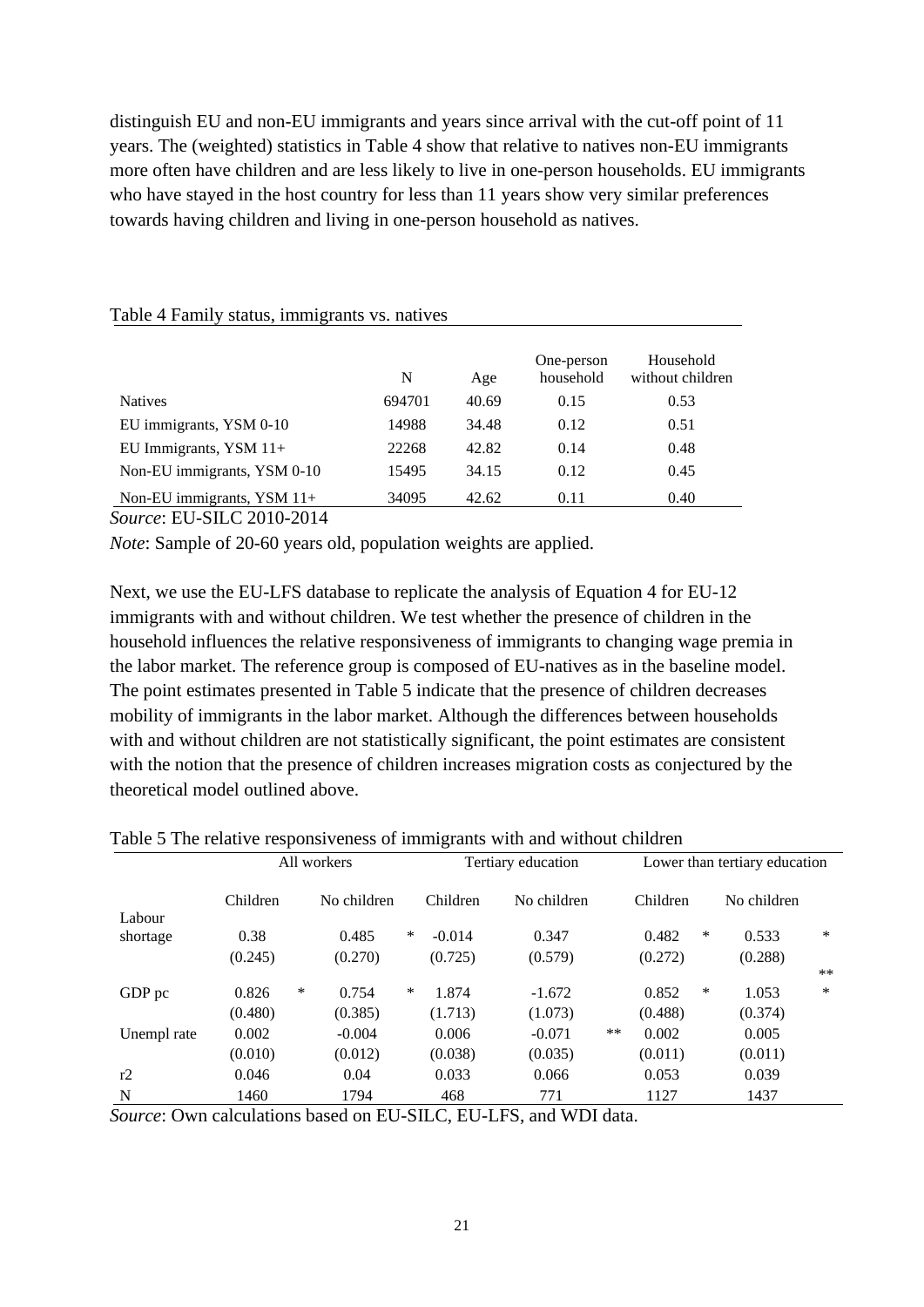#### 5.2 The changes in the relative responsiveness of immigrants over time

In the previous, we show that EU-12 and Europe immigrants are more responsive than EU natives to labor imbalances while the responsiveness of other immigrants is not different from EU natives. In this section we study whether immigrants' responsiveness was changing over the business cycle during the Great Recession with the following empirical strategy: we estimate Equation 4 on six consecutive subsamples, each for a six year interval.<sup>14</sup> Our results presented in Table 6 imply that EU-12 immigrants responded to labor shortages more fluidly in samples containing more recession years. The opposite pattern emerges for the European immigrant group, where our estimates suggest higher responsiveness vis-à-vis the EU natives in the years before the Great Recession. The responsiveness of other immigrant groups to labor shortage shows less definite patterns: the responsiveness to labor shortages vis-à-vis the EU natives for the African group is significant in the sample, only consisting of recession years, Asians' responsiveness peaks around the inception of the Great Recession, and Americans' responsiveness is statistically indistinguishable from that of the EU-natives throughout the studied periods.

With respect to time since immigration, the estimates for fresh immigrants (1-5 years) are higher in the later periods but the effect does not become statistically significant. The estimate of the coefficients on labor shortage for the immigrant group with the arrival of 6-10 years ago follows a hump shape with the peak around the inception of the Great Recession. The estimate for established immigrants (longer than 10 years) is strongest before the Great Recession and decreases to near-zero in later periods.

Finally, to understand how the responsiveness to labor shortages varies according to the qualification of a worker, we replicated the estimation in Table 6 for workers with and without tertiary education and presented estimates in Table A3 in Appendix. The positive estimates for EU-12 immigrants during the Great Recession and immigrants from Europe outside the EU before and at the onset of the Great Recession are confirmed, arising primarily in the low-educated segment of the labor market. High-skilled EU-12 immigrants were particularly responsive around the inception of the Great Recession (2006-2011). Higheducated immigrants from Africa and America exhibit higher responsiveness relative to comparable EU natives during the recession years. The effect for the group of low-educated

<sup>&</sup>lt;sup>14</sup> The results obtained from subsamples of shorter or longer length lead to same conclusions. The results for alternative subsamples are available from the authors upon request. Splitting the sample into six-year intervals is preferred to provide for sufficient sample size.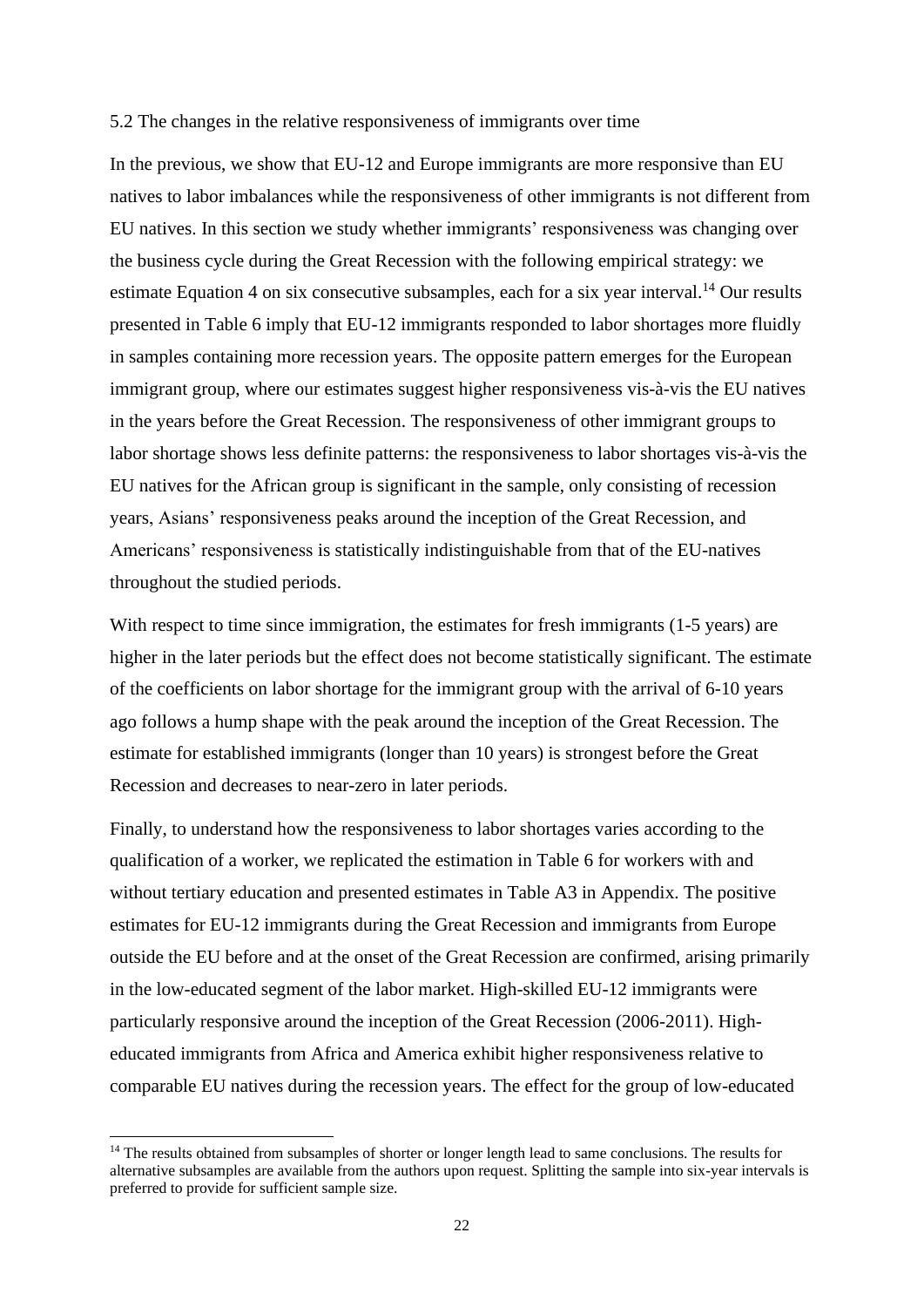Americans is peculiar, as it changes from positive and statistically significant before Great Recession to negative and nearly significant in later periods. No significant difference vis-àvis the natives is found for Asian immigrants.

The observed patterns for immigrants by the years since immigration indicate that the effect for high-educated recent immigrants (1-5 years) peaks around the onset of the Great Recession and continues through it. For low-educated immigrants with six to ten years since immigration, we find significant positive effects around the onset but also before the Great Recession. The results obtained for established immigrants (11+ years) are confirmed for both low- and high-educated workers – the effect is present only in the years before the Great Recession for the low-skilled, and peaks around the onset of the Great Recession for the highskilled ones.

|                | 2004-09 |         | 2005-10  |       | 2006-11 |        | 2007-12  |      | 2008-13  |    | 2009-14  |        |
|----------------|---------|---------|----------|-------|---------|--------|----------|------|----------|----|----------|--------|
| EU12           | 0.421   |         | 0.420    |       | 0.648   | $\ast$ | 0.734    | **   | 0.760    | ** | 0.708    | $\ast$ |
|                | (0.294) |         | (0.282)  |       | (0.361) |        | (0.371)  |      | (0.354)  |    | (0.366)  |        |
| r2             | 0.123   |         | 0.100    |       | 0.066   |        | 0.048    |      | 0.063    |    | 0.057    |        |
| $\mathbf N$    | 943     |         | 1000     |       | 1000    |        | 1000     |      | 1000     |    | 1000     |        |
| Europe         | 0.937   | ***     | 0.801    | $***$ | 0.577   | $\ast$ | 0.142    |      | $-0.025$ |    | $-0.145$ |        |
|                | (0.285) |         | (0.265)  |       | (0.345) |        | (0.360)  |      | (0.346)  |    | (0.350)  |        |
| r2             | 0.105   |         | 0.123    |       | 0.063   |        | 0.052    |      | 0.047    |    | 0.054    |        |
| N              | 923     |         | 976      |       | 976     |        | 976      |      | 976      |    | 976      |        |
| Africa         | 0.033   |         | $-0.041$ |       | 0.193   |        | 0.243    |      | 0.247    |    | 0.366    | $**$   |
|                | (0.117) |         | (0.118)  |       | (0.129) |        | (0.164)  |      | (0.153)  |    | (0.147)  |        |
| r2             | 0.092   |         | 0.053    |       | 0.058   |        | 0.039    |      | 0.051    |    | 0.043    |        |
| N              | 1075    |         | 1128     |       | 1128    |        | 1128     |      | 1128     |    | 1128     |        |
| Asia           | 0.135   |         | 0.287    |       | 0.451   | **     | 0.188    |      | $-0.172$ |    | $-0.264$ |        |
|                | (0.208) |         | (0.190)  |       | (0.224) |        | (0.235)  |      | (0.256)  |    | (0.248)  |        |
| r2             | 0.107   |         | 0.105    |       | 0.064   |        | 0.038    |      | 0.051    |    | 0.083    |        |
| ${\bf N}$      | 768     |         | 820      |       | 820     |        | 820      |      | 820      |    | 820      |        |
| America        | 0.237   | $\ast$  | 0.190    |       | 0.058   |        | $-0.021$ |      | $-0.111$ |    | $-0.180$ |        |
|                | (0.128) |         | (0.123)  |       | (0.139) |        | (0.150)  |      | (0.221)  |    | (0.234)  |        |
| r2             | 0.049   |         | 0.073    |       | 0.047   |        | 0.024    |      | 0.051    |    | 0.047    |        |
| $\mathbf N$    | 971     |         | 1020     |       | 1020    |        | 1020     |      | 1020     |    | 1020     |        |
| <b>YSM 1-5</b> | 0.061   |         | 0.113    |       | 0.295   |        | 0.222    |      | 0.371    |    | 0.376    |        |
|                | (0.176) |         | (0.173)  |       | (0.250) |        | (0.262)  |      | (0.258)  |    | (0.267)  |        |
| r2             | 0.090   |         | 0.094    |       | 0.098   |        | 0.113    |      | 0.142    |    | 0.142    |        |
| N              | 1100    |         | 1160     |       | 1160    |        | 1160     |      | 1160     |    | 1160     |        |
| YSM 6-10       | 0.394   | $*\ast$ | 0.395    | ***   | 0.407   | $\ast$ | 0.552    | $**$ | 0.389    |    | 0.332    |        |
|                | (0.185) |         | (0.152)  |       | (0.242) |        | (0.281)  |      | (0.294)  |    | (0.305)  |        |
| r2             | 0.106   |         | 0.137    |       | 0.055   |        | 0.061    |      | 0.089    |    | 0.077    |        |
| $\, {\rm N}$   | 1176    |         | 1236     |       | 1236    |        | 1236     |      | 1236     |    | 1236     |        |
| $YSM$ 11+      | 0.329   | ***     | 0.266    | $**$  | 0.257   | **     | 0.142    |      | $-0.009$ |    | 0.016    |        |
|                | (0.113) |         | (0.106)  |       | (0.118) |        | (0.135)  |      | (0.161)  |    | (0.163)  |        |
| r2             | 0.128   |         | 0.134    |       | 0.124   |        | 0.081    |      | 0.101    |    | 0.094    |        |
| N              | 1285    |         | 1348     |       | 1348    |        | 1348     |      | 1348     |    | 1348     |        |

Table 6 The relative responsiveness of immigrants to labor shortage in different periods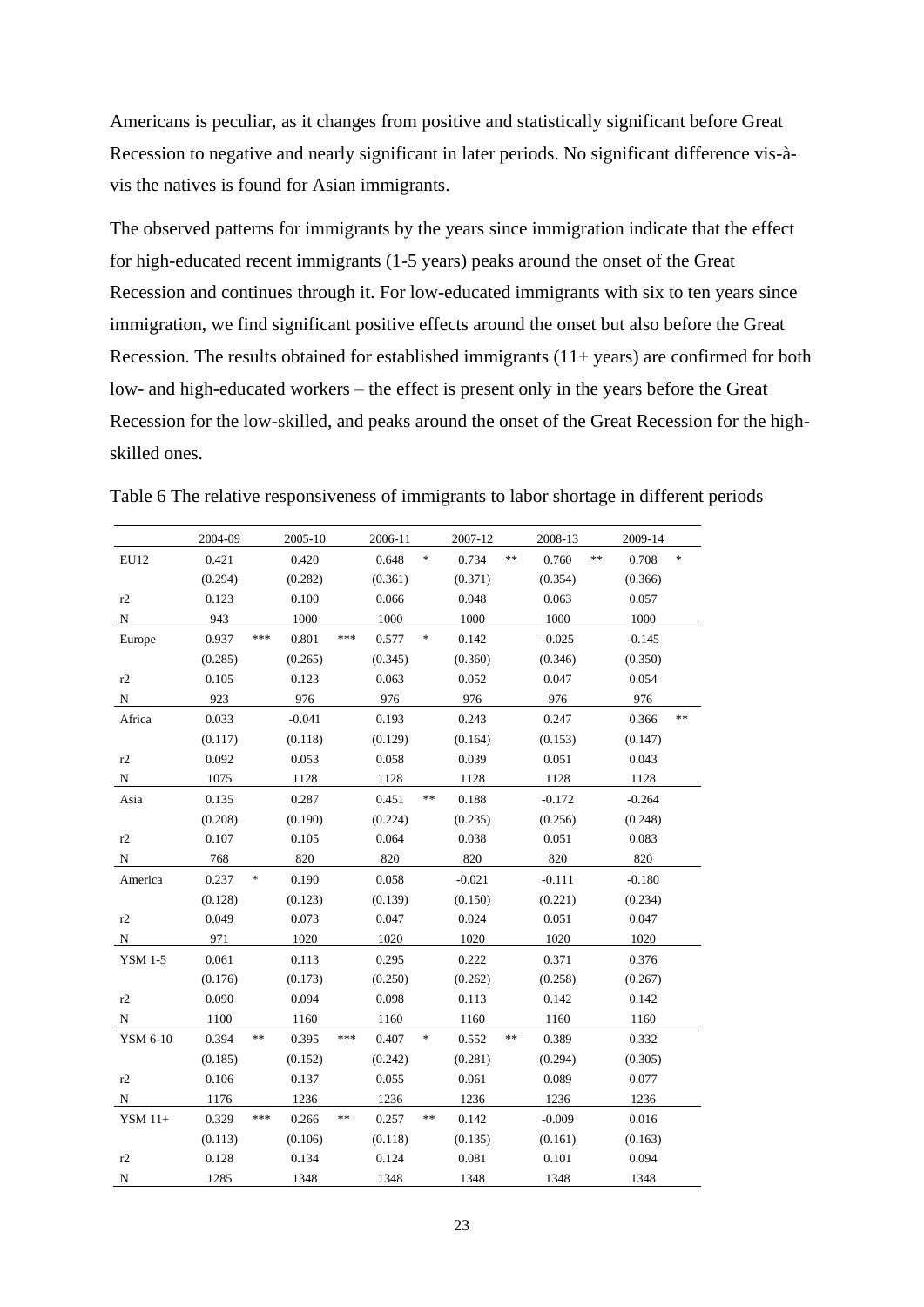*Source*: Own calculations based on EU-SILC, EU-LFS, and WDI data. *Notes*: Each cell includes coefficient on labor shortage estimated from separate model for different immigrant groups (in rows) and on the sample limited to period specified in the header row. See notes to Table 3.

#### **7. Conclusions**

The migration literature documents important contributions of the mobile immigrant workforce in the labor adjustment process (Borjas, 2001; Dustmann *et al.* 2012,; and Guzi *et al.* 2014; 2015; Jauer *et al.* 2014). Our analysis extends this literature to study immigrant groups by origin, time since immigration, and qualification level over the business cycle during the Great Recession. Using primarily the EU LFS and EU SILC datasets, we find that immigrants are in general not less, and in many cases more responsive to changing wage premia in the labor market. For the pooled sample comprising the whole studied period of 2004-2014, we find that low-skilled immigrants from the EU-12, and high-skilled ones form Africa exhibit higher responsiveness to labor shortages than the natives.

We also find that low-skilled immigrants responsiveness to labor shortages peaks for those with 6-10 years since migration, possibly as a compound effect of their (still) low attachment to their specific location in the host labor market (and hence relatively low migration costs *D*), but an already sufficient adjustment to the conditions, and hence, ability to overcome barriers to migration in the host labor market. For high-skilled immigrants, the picture is the opposite, with the most recent immigrants  $(1-5 \text{ years})$  and the most established ones  $(11+\text{years})$  being most responsive. It is a topic for further study to evaluate the relative roles of migration costs (low for recent immigrants) and adjustment and ability to overcome barriers to migration (higher for more established immigrants).

In the analysis of immigrants' relative responsiveness to labor shortages over the business cycle during the Great Recession, where we follow the labor market using moving six-year windows, we find varying patterns for different immigrant groups. Immigrants from the new member states (EU-12) exhibited high responsiveness to labor shortages vis-à-vis the EU natives, which peaked and became significant during the Great Recession. The effect is however concentrated in the low-skilled segment of labor market. Results for immigrants from the rest of Europe (outside the EU) imply their relative responsiveness is positive and statistically significant only in the periods covering mostly pre-crisis years. Again, the effect is stronger when measured among low-skilled workers. The high-skilled African and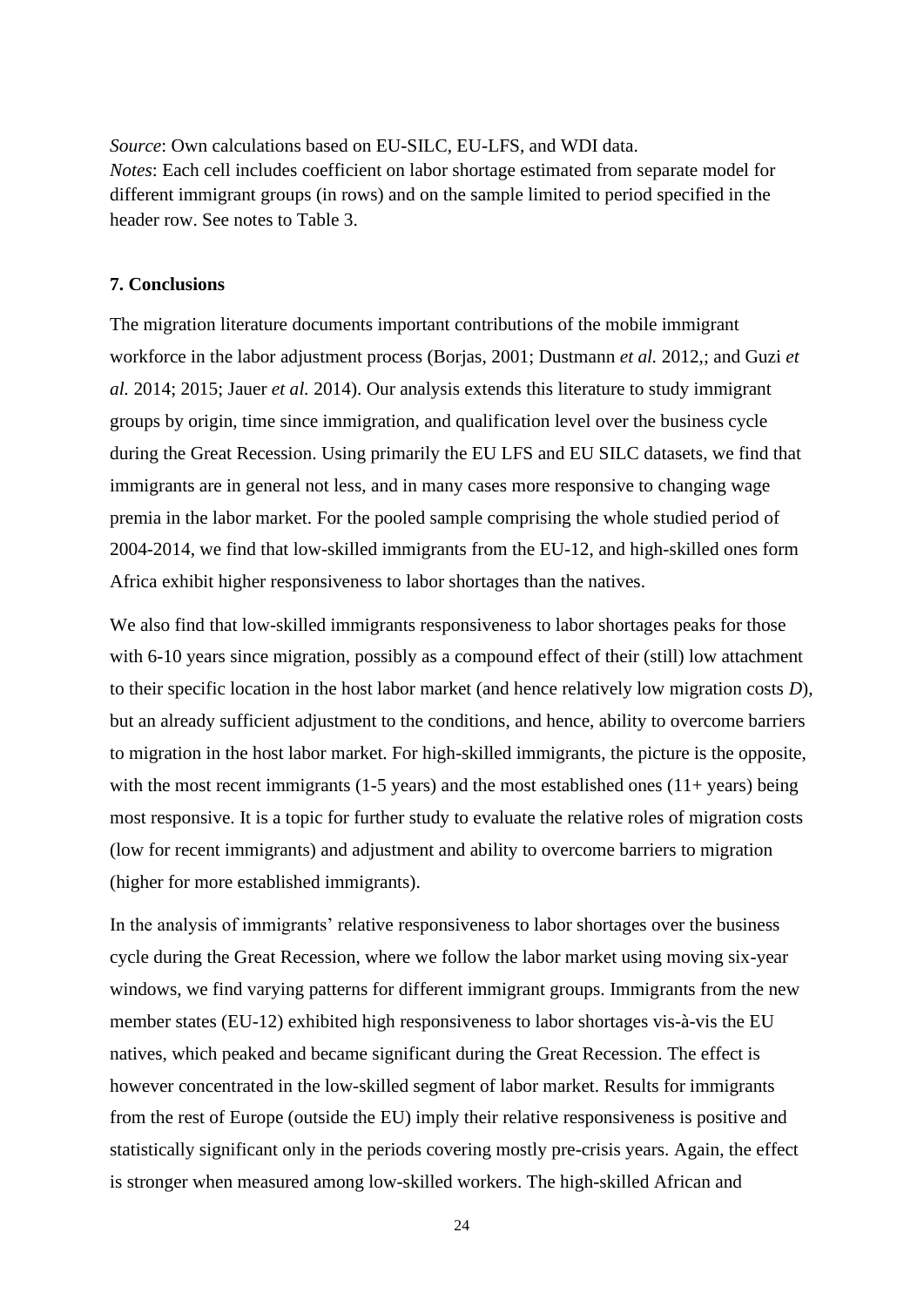American immigrants are confirmed more mobile, relative to EU natives during the Great Recession. Low-educated immigrants originating from America exhibit a peculiar pattern, however. The higher responsiveness in the pre-recession period (2004-2009) gradually diminishes and these immigrants became less responsive relative to natives during the recession years. Whether this could reflect a tightening of the migration policy with respect to non-EU groups during the Great Recession is a topic for further investigation. Low skilled Africans are found to be significantly more responsive than the natives only in the window fully covering the Great Recession and later years (2009-2014); and Asians are very similar to the natives, except around the onset of the Great Recession (2006-2011) for the pooled sample of both the low- and high-skilled ones.

Our findings are consistent with the findings for the pooled high- and low-skilled sample, that recent immigrants respond to labor shortages more fluidly than the natives (positive effects for EU-12 and high-educated fresh immigrants), but some groups achieve higher mobility only after some adjustment period needed to overcome institutional and legal barriers to occupational, inter-sectoral and spatial mobility (the effect for low-educated immigrant with six to ten years since immigration). For established immigrants (YSM 11+) responsiveness to labor shortages is higher in the period before the Great Recession, during which, the effect is reduced; however, the effect for the high-skilled ones in this category peaks around the onset of the Great Recession.

To summarize, we show that immigrants in general and specific groups of immigrants in particular have responded to changing wage premia (whether due to changing labor shortages in production or other changing factors within cells) across EU member states, occupations and sectors at least as much and often more fluidly than the natives. This is especially true for immigrants from the new member states, but also fresh and not yet established immigrants. The high-educated workers from African and American origins exhibit particularly high responsiveness to labor shortages during the Great Recession. These results may suggest the existence of two competing opposite effects on immigrants' responsiveness to labor shortages. First, fresh immigrants are more fluid as for them the costs of parting with their origins are sunk. Second, responsiveness to labor shortages is higher for immigrants who have accumulated some experience in the host labor markets, and thus, have learned how to overcome the barriers to labor mobility, or for those whose mobility is not restricted within the European Single Market. This may be one explanation why the two most mobile groups responding to labor shortages during the Great Recession are the relatively recent EU-12

25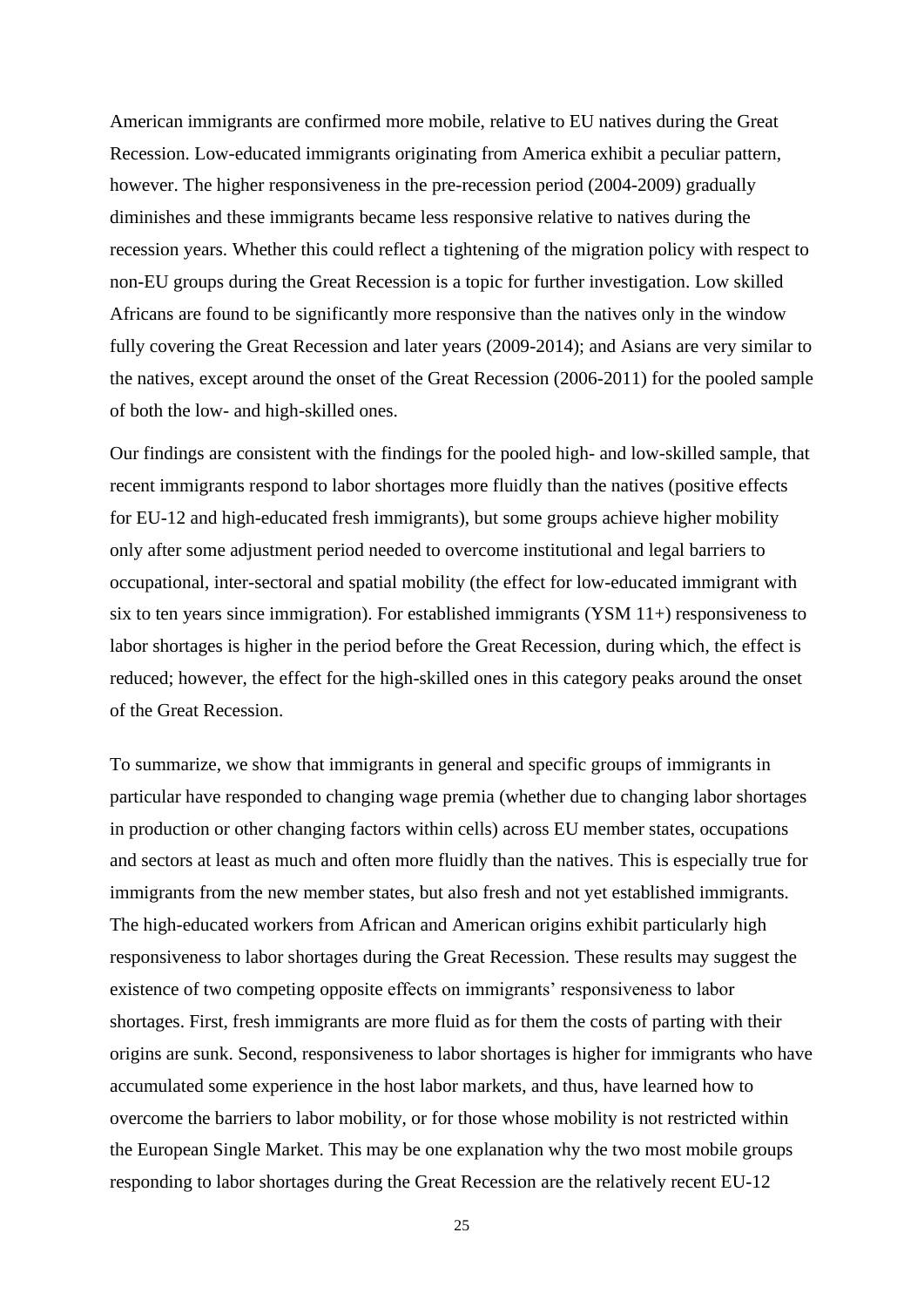immigrants and those not yet established but also with some experience. The role of the tightening migration policy and growing negative attitudes towards immigrants during the Great Recession needs to be further studied, to hopefully provide some answers why the responsiveness of European immigrants from outside the EU and those with eleven or more years since immigration dropped during the Great Recession.

Whereas a positive individual migration decision based on the model depicted in Equation (4) results in welfare improvement for migrants themselves, migration can generate distributional consequences within and across sending and receiving countries. Migration costs themselves may reduce any welfare benefits for immigrants and their families. As for distributional effects, Kahanec and Zimmermann (2014) show that immigration tends to reduce inequality in receiving countries. Kahanec and Zimmermann (2016) comprehensively review EU's experience with free movement of workers, including distributional impacts on receiving and sending countries, including aspects of brain drain, brain gain and remittances. They conclude that notwithstanding some risks, EU mobility provides for a triple-win scenario whereby the sending and receiving countries, as well as migrants themselves, benefit.

In this paper we show that in spite of a multitude of barriers, including their ethnic networks, immigrants in the EU-15 responded to increasing wage premia across occupation-industrycountry cells at least as, and a number of immigrant groups more flexibly than the natives, and hence borne a disproportionally large share of the burden of adjustment during the Great Recession. Because adjustment matters at the margin, in spite of the relatively small numbers of immigrants the role of immigrants in the economic adjustment during the Great Recession may have been substantive, as argued by Jauer et al. (2014). Circular migration patterns may be especially helpful in this respect, as they generate a stratum of immigrants, who repeatedly are in state of recency and hence face lower moving costs and flexibly adjust to labor imbalances. Any attempts to (re-)erect barriers to EU mobility, such as those resulting from 'Brexit', are thus detrimental. Our results lend support to free movement of workers as a cornerstone of EU Single Market and prosperity in Europe.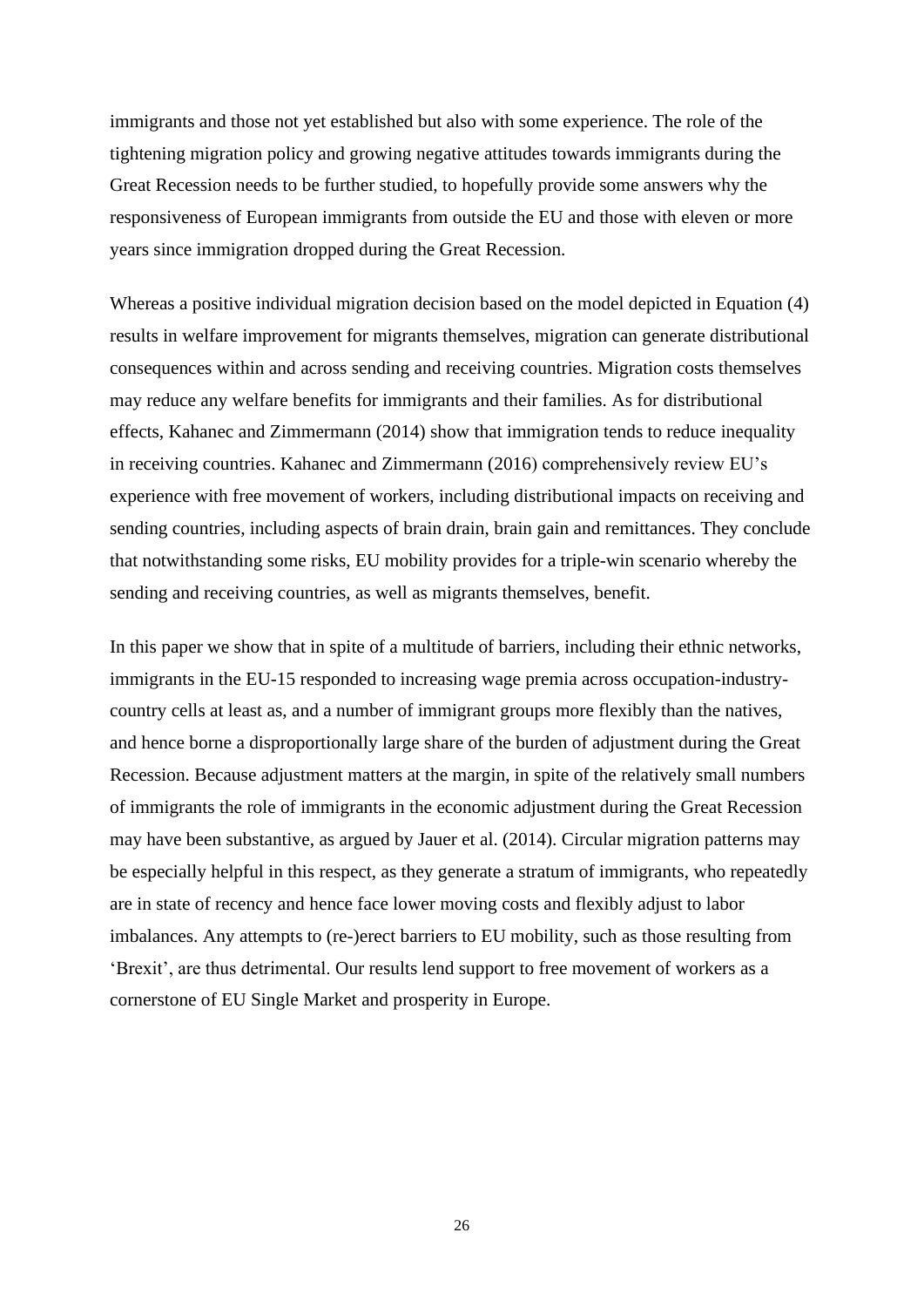#### **8. References**

- Amuedo-Dorantes, C. and de la Rica, S. (2010), "Immigrants' responsiveness to labor market conditions and their impact on regional employment disparities: Evidence from Spain", *SERIEs*, Vol. 1 No. 4, pp. 387–407.
- Arpaia, A., Kiss, A., Palvolgyi, B. and Turrini, A. (2016), "Labour mobility and labour market adjustment in the EU", *IZA Journal of Migration*, IZA Journal of Migration, Vol. 5 No. 21, pp. 1–21.
- Borjas, G.J. (2001), "Does Immigration Grease the Wheels of the Labor Market?", *Brookings Papers on Economic Activity*, Economic Studies Program, The Brookings Institution, Vol. 32 No. 1, pp. 69–134.
- Constant, A.F., Gataullina, L. and Zimmermann, K.F. (2009), "Ethnosizing immigrants", *Journal of Economic Behavior and Organization*, Vol. 69 No. 3, p. 274−287.
- De la Rica, S. and Polonyankina, T. (2013), "The impact of Immigration on Occupational Specialisation among Natives in Spain: Does the Business Cycle Matter?", *Revista de Economía Aplicada*, Vol. 21 No. 63.
- Dustmann, C., Frattini, T. and Preston, I. (2012), *Can Immigration Constitute a Sensible Solution to Sub-National and Regional Labour Shortages?*, Report for the Migration Advisory Committee.
- Dustmann, C., Glitz, A. and Vogel, T. (2010), "Employment, wages, and the economic cycle: Differences between immigrants and natives", *European Economic Review*, Vol. 54 No. 1, pp. 1–17.
- Guzi, M., Kahanec, M. and Mýtna Kureková, L. (2015), *How Immigration Grease Is Affected by Economic, Institutional and Policy Contexts: Evidence from EU Labor Markets*, *IZA Discussion Paper 9108*, Institute of Labor Economics, Bonn.
- Guzi, M., Kahanec, M. and Mýtna Kureková, L. (2014), *Does Immigration Grease the Wheels of European Labour Markets?*, *KING Desk Research & In-Depth Study n.18*, Fondazione ISMU, Milano.
- Jauer, J., Liebig, T., Martin, J.P. and Puhani, P.A. (2014), *Migration as an Adjustment Mechanism in the Crisis? A Comparison of Europe and the United States*, *OECD Social, Employment and Migration Working Papers*, available at: https://doi.org/0.1787/5jzb8p51gvhl-en.
- Kahanec, M. (2013), "Labor mobility in an enlarged European Union", *International Handbook on the Economics of Migration*, Cheltenham: Edward Elgar, pp. 137–152.
- Kahanec, M. and Shields, M. (2013), "The working hours of immigrants in Germany: temporary versus permanent", *IZA Journal of Migration*, Vol. 2 No. 1, pp. 1–15.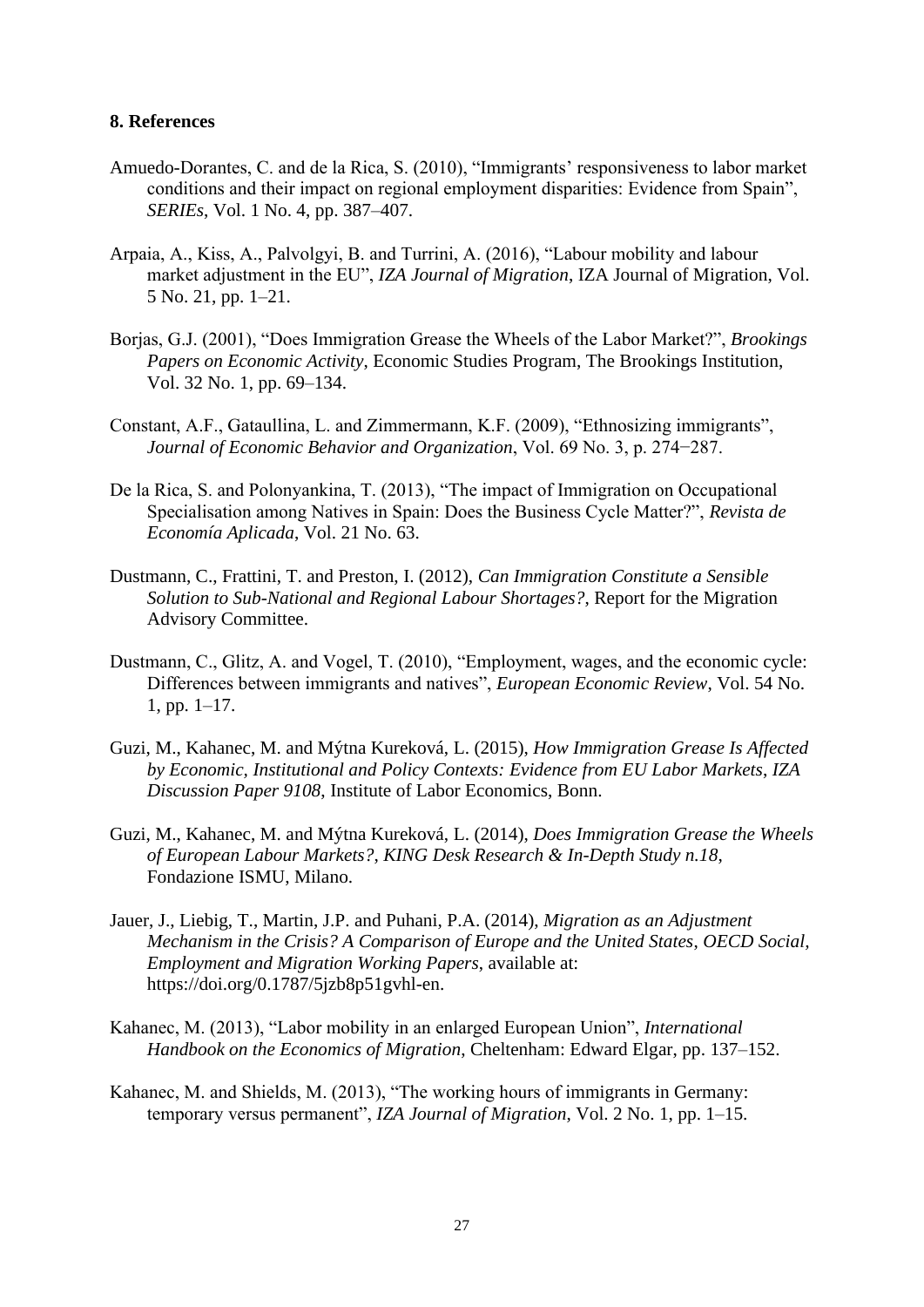- Kahanec, M. and Zaiceva, A. (2009), "Labor market outcomes of immigrants and non-citizens in the EU: An East-West comparison", *International Journal of Manpower*, Vol. 30 No. 1/2, pp. 97–115.
- Kahanec, M. and Zimmermann, K. F. (2014). "How skilled immigration may improve economic equality", *IZA Journal of Migration*, Vol. 3 No. 2.
- Kahanec, M. and Zimmermann, K.F. (2016), *Labor Migration, EU Enlargement, and the Great Recession*, Springer, Berlin, Heidelberg.
- Mincer, J. (1978), "Family migration decisions", *Journal of Political Economy*, Vol. 86 No. 5, pp. 749-773.
- Winkelmann, R. and Zimmermann, K.F. (1993), "Ageing, Migration and Labour Mobility", in Johnson, P. and Zimmermann, K.F. (Eds.), *Labour Markets in an Ageing Europe*, Cambridge University Press, Cambridge, pp. 255–283.
- Zimmermann, K.F. and Zaiceva, A. (2016), "Migration and the Demographic Shift", in Piggott, J. and Woodland, A. (Eds.), *Handbook of the Economics of Population Aging*, Elsevier, North Holland, pp. 119–177.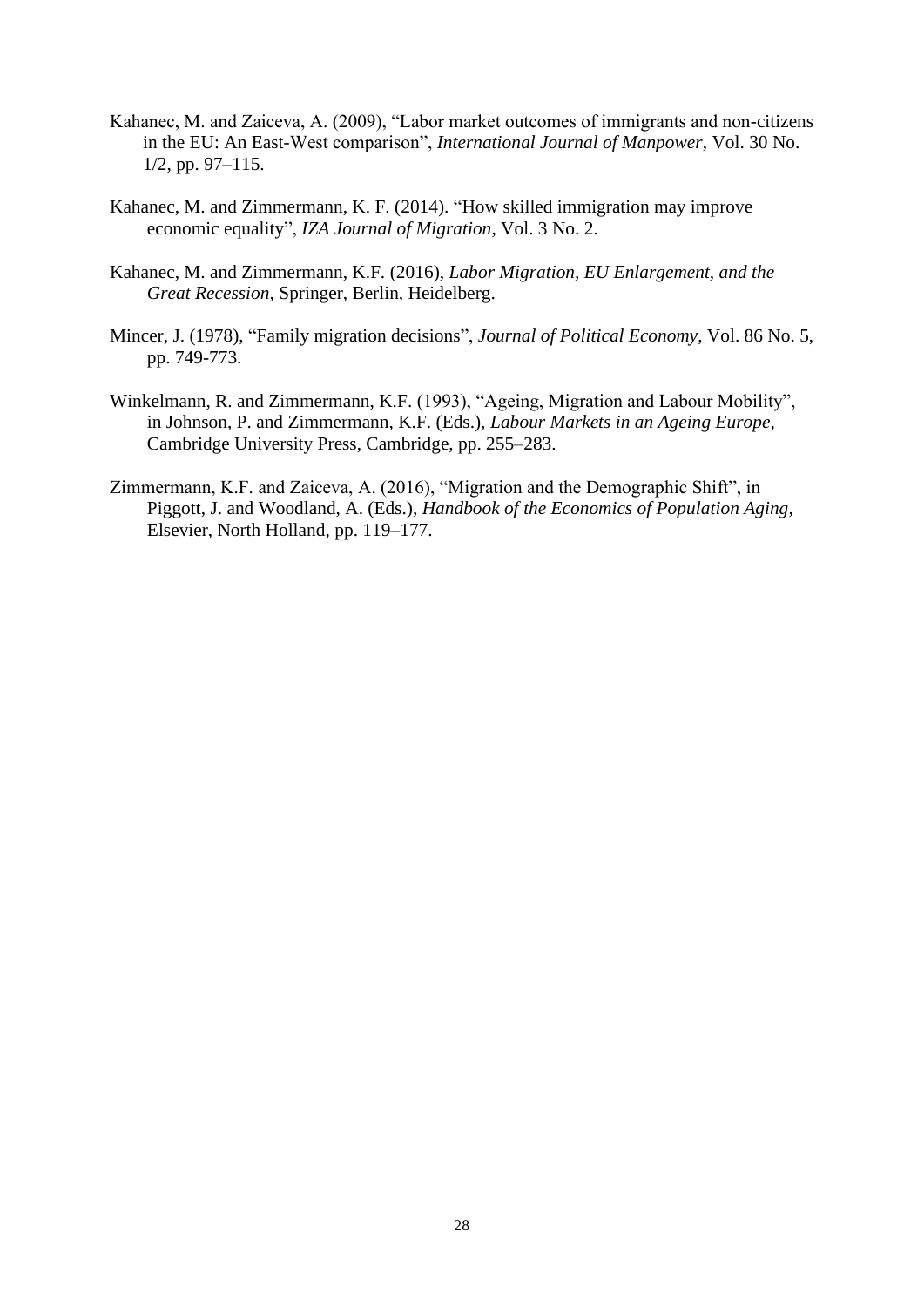# **Appendix**

|--|

| Occupation category                                 | ISCO-1 coding | Occupation group      |
|-----------------------------------------------------|---------------|-----------------------|
| Legislators, senior officials and managers          |               | high                  |
| Professionals                                       |               | high                  |
| Technicians and associate professionals             |               | high                  |
| Clerks                                              | 4             | intermediate general  |
| Service workers and shop and market sales workers 5 |               | intermediate general  |
| Skilled agricultural and fishery workers            | 6             | intermediate specific |
| Craft and related workers                           |               | intermediate specific |
| Plant and machine operators and assemblers          | 8             | intermediate specific |
| Elementary occupations                              | Q             | low                   |

# Table A2 Definition of industry group

| Economic activity                                                 | NACE coding | Industry group |
|-------------------------------------------------------------------|-------------|----------------|
| Manufacturing, mining and quarrying and other industry            | C.D. E      |                |
| Construction                                                      | F           | $\mathfrak{D}$ |
| Wholesale and retail trade                                        | G           | 3              |
| Transportation and storage, accommodation and food service        | H.I         | 4              |
| Information and communication, financial and insurance activities | J.K         | 5              |
| Education                                                         | M           | 6              |
| Human health                                                      | N           |                |
| Public administration, defense, and social work activities        | O, P, Q     | 8              |
| Agriculture, forestry and fishing                                 | A, B        | 9              |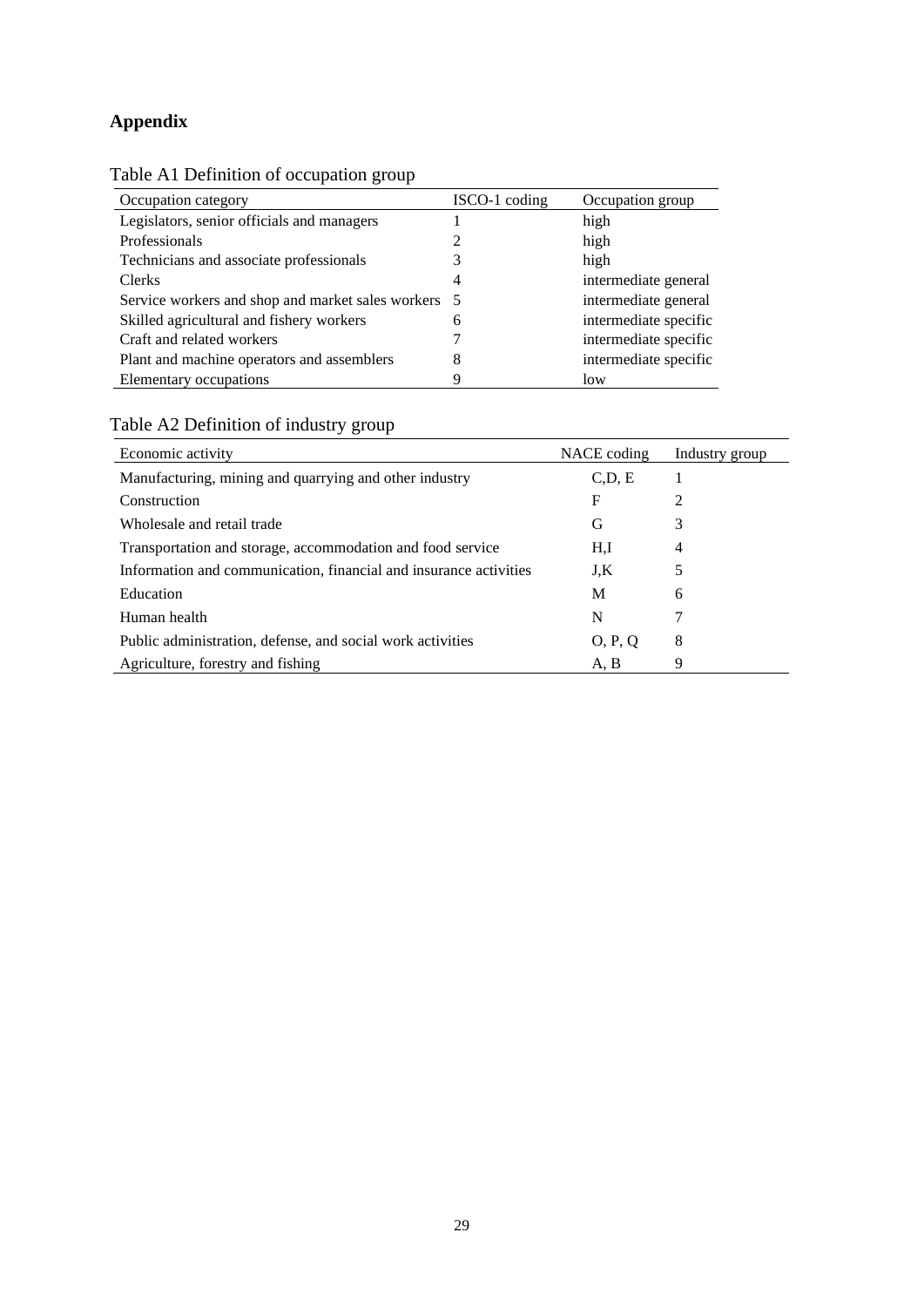|                                           | 2004-09  |        | 2005-10  |        | 2006-11  |        | 2007-12  |        | 2008-13  |       | 2009-14  |        |
|-------------------------------------------|----------|--------|----------|--------|----------|--------|----------|--------|----------|-------|----------|--------|
| All workers                               |          |        |          |        |          |        |          |        |          |       |          |        |
| $EU-12$                                   | 0.421    |        | 0.42     |        | 0.648    | $\ast$ | 0.734    | **     | 0.76     | $***$ | 0.708    | $\ast$ |
| Europe                                    | 0.937    | ***    | 0.801    | ***    | 0.577    | $\ast$ | 0.142    |        | $-0.025$ |       | $-0.145$ |        |
| Africa                                    | 0.033    |        | $-0.041$ |        | 0.193    |        | 0.243    |        | 0.247    |       | 0.366    | $***$  |
| Asia                                      | 0.135    |        | 0.287    |        | 0.451    | **     | 0.188    |        | $-0.172$ |       | $-0.264$ |        |
| America                                   | 0.237    | $\ast$ | 0.19     |        | 0.058    |        | $-0.021$ |        | $-0.111$ |       | $-0.18$  |        |
| <b>YSM 1-5</b>                            | 0.061    |        | 0.113    |        | 0.295    |        | 0.222    |        | 0.371    |       | 0.376    |        |
| YSM 6-10                                  | 0.394    | **     | 0.395    | ***    | 0.407    | $\ast$ | 0.552    | **     | 0.389    |       | 0.332    |        |
| YSM 11+                                   | 0.329    | ***    | 0.266    | **     | 0.257    | **     | 0.142    |        | $-0.009$ |       | 0.016    |        |
| Workers with less than tertiary education |          |        |          |        |          |        |          |        |          |       |          |        |
| EU-12                                     | 0.477    |        | 0.451    |        | 0.691    | $\ast$ | 0.768    | **     | 0.822    | **    | 0.845    | $***$  |
| Europe                                    | 0.981    | ***    | 0.778    | ***    | 0.415    |        | 0.045    |        | $-0.107$ |       | $-0.148$ |        |
| Africa                                    | $-0.039$ |        | $-0.139$ |        | 0.079    |        | 0.169    |        | 0.225    |       | 0.370    | $***$  |
| Asia                                      | 0.116    |        | 0.285    |        | 0.359    |        | 0.112    |        | $-0.172$ |       | $-0.296$ |        |
| America                                   | 0.374    | $***$  | 0.271    | $\ast$ | $-0.027$ |        | $-0.269$ | $\ast$ | $-0.386$ |       | $-0.476$ | $\ast$ |
| <b>YSM 1-5</b>                            | $-0.026$ |        | 0.011    |        | 0.045    |        | 0.120    |        | 0.303    |       | 0.368    |        |
| YSM 6-10                                  | 0.519    | **     | 0.556    | ***    | 0.555    | $\ast$ | 0.659    | $***$  | 0.481    |       | 0.384    |        |
| YSM 11+                                   | 0.293    | **     | 0.215    | $\ast$ | 0.176    |        | 0.053    |        | $-0.050$ |       | $-0.038$ |        |
| Workers with tertiary education           |          |        |          |        |          |        |          |        |          |       |          |        |
| EU-12                                     | $-0.059$ |        | 0.689    |        | 1.006    | **     | 0.587    |        | 0.022    |       | $-0.535$ |        |
| Europe                                    | 1.010    |        | 1.062    | $\ast$ | 1.192    | $\ast$ | 0.700    |        | $-0.721$ |       | $-0.962$ |        |
| Africa                                    | 0.130    |        | 0.252    |        | 0.680    | ***    | 0.709    | ***    | 0.581    | **    | 0.565    | **     |
| Asia                                      | 0.005    |        | 0.244    |        | 0.468    |        | 0.007    |        | $-0.362$ |       | $-0.551$ |        |
| America                                   | $-0.203$ |        | $-0.038$ |        | 0.152    |        | 0.709    | **     | 0.695    | **    | 0.723    | $***$  |
| <b>YSM 1-5</b>                            | 0.443    |        | 0.679    | $***$  | 1.367    | ***    | 1.099    | **     | 0.936    | **    | 0.702    |        |
| YSM 6-10                                  | $-0.168$ |        | $-0.086$ |        | 0.106    |        | 0.325    |        | 0.132    |       | 0.082    |        |
| $YSM$ 11+                                 | 0.360    | **     | 0.408    | **     | 0.597    | ***    | 0.490    | **     | 0.250    |       | 0.301    |        |

Table A3 The relative responsiveness of immigrants to labor shortage

*Source*: Own calculations based on EU-SILC, EU-LFS, and WDI data.

*Notes*: Each cell includes coefficient on labor shortage estimated from separate model for different immigrant groups. Estimates in top panel are presented in Table 6 and here for comparison. \*,\*\*,\*\*\* identify significance at 10, 5, 1 per cent levels, respectively.